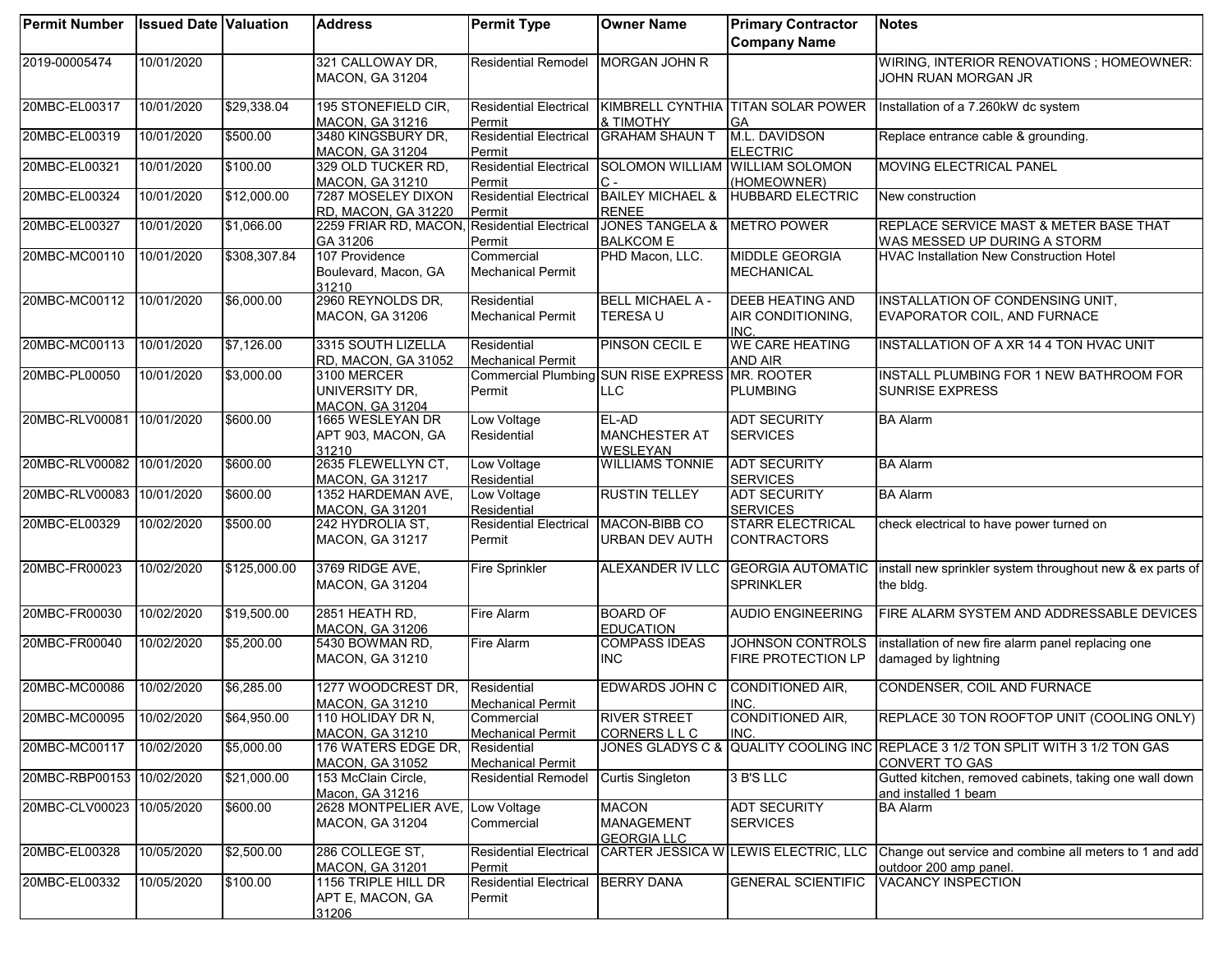| 20MBC-EL00333             | 10/05/2020 | \$475.00     | 721 COWAN ST,          | <b>Residential Electrical</b>         | <b>RIVERS</b>                  |                                    | FARLEY HEATING. AIR IMETERBASE REPLACEMENT FROM TREE DAMAGE               |
|---------------------------|------------|--------------|------------------------|---------------------------------------|--------------------------------|------------------------------------|---------------------------------------------------------------------------|
|                           |            |              | <b>MACON, GA 31217</b> | Permit                                | <b>EARNESTEAN R &amp;</b>      | & ELECTRICAL                       |                                                                           |
|                           |            |              |                        |                                       | <b>SABLE</b>                   |                                    |                                                                           |
| 20MBC-EL00334             | 10/05/2020 | \$875.00     | 2416 RIVERSIDE DR,     | <b>Residential Electrical</b>         | <b>COOPER DUSTY M</b>          | <b>AMEN ELECTRIC</b>               | COMPLETION OF REWIRE ON AN EXISTING                                       |
|                           |            |              | <b>MACON, GA 31204</b> | Permit                                |                                |                                    | <b>RESIDENCE</b>                                                          |
| 20MBC-FR00028             | 10/05/2020 | \$19,500.00  | 6250 SKIPPER RD,       | Fire Alarm                            |                                | MACON-BIBB CO BD AUDIO ENGINEERING | INSTALL FACP, WITH ADDRESSABLE DEVICES PER                                |
|                           |            |              | <b>MACON, GA 31216</b> |                                       | OF ED                          |                                    | SUBMITALL SHEET                                                           |
| 20MBC-FR00034             | 10/05/2020 | \$49,835.00  | 567 PLUM ST, MACON,    | Fire Alarm                            | <b>PLUM STREET</b>             | <b>ACE TECHNOLOGIES,</b>           | Install a new fire alarm system.                                          |
|                           |            |              | GA 31201               |                                       | <b>HOLDINGS LLC</b>            | LLC                                |                                                                           |
|                           |            |              |                        |                                       |                                |                                    |                                                                           |
| 20MBC-PL00048             | 10/05/2020 | \$5,500.00   | 1001 WALNUT ST,        | Residential Plumbing KENT LISA L      |                                |                                    | SCONYERS PLUMBING Rough in only two bathrooms, two laundry boxes, install |
|                           |            |              | <b>MACON, GA 31201</b> | Permit                                |                                | CO LLC                             | two water heaters.                                                        |
| 20MBC-PL00049             | 10/05/2020 | \$3,280.00   | 720 ALLISON PARK,      | <b>Residential Plumbing</b>           | <b>JONES DEBORAH C</b>         | <b>JS WHITENER ENT</b>             | Water heater replacement                                                  |
|                           |            |              | <b>MACON, GA 31210</b> | Permit                                |                                |                                    |                                                                           |
| 20MBC-PL00051             | 10/05/2020 | \$2,500.00   | 2764 VILLAGE GREEN     | <b>Plumbing Permit</b>                | <b>MORGAN ANDREW</b>           | <b>PRO TECH PLUMBING</b>           | <b>WATER SERVICE</b>                                                      |
|                           |            |              | DR, MACON, GA 31206    |                                       |                                |                                    |                                                                           |
|                           |            |              |                        |                                       |                                |                                    |                                                                           |
| 20MBC-RBP00155 10/05/2020 |            | \$5,500.00   | 716 MADDUX DR,         | <b>Residential Remodel</b>            | <b>WJH LLC</b>                 |                                    | GOLDSTONE GENERAL ENCLOSING GARAGE INTO A BEDROOM                         |
|                           |            |              | <b>MACON, GA 31217</b> |                                       |                                | CONTRACTOR, INC.                   |                                                                           |
|                           |            |              |                        |                                       |                                |                                    |                                                                           |
| 20MBC-RBP00156 10/05/2020 |            | \$300,000.00 | 187 MARJANE DR,        | <b>New Single Family</b>              |                                | DAVIDSON DONNIE LOVETT HOMES INC.  | NEW SINGLE FAMILY DWELLING INCLUDING                                      |
|                           |            |              | <b>MACON, GA 31210</b> | <b>Dwelling</b>                       |                                |                                    | ELECTRICAL, LOW VOLTAGE, MECHANICAL,                                      |
|                           |            |              |                        |                                       |                                |                                    | <b>PLUMBING</b>                                                           |
| 20MBC-RLV00084            | 10/05/2020 | \$600.00     | 202 GREENVIEW TERR,    | Low Voltage                           | JUDIE EDWARD J                 | <b>ADT SECURITY</b>                | <b>BA Alarm</b>                                                           |
|                           |            |              | <b>MACON, GA 31220</b> | Residential                           | JR & JOYCE F                   | <b>SERVICES</b>                    |                                                                           |
| 20MBC-CBP00090 10/06/2020 |            | \$626,000.00 | 787 CHERRY STREET,     | Commercial Remodel AT & T             |                                | JERRY L. JOHNSON &                 | ATT CHERRY STREET AHU REPLACEMENT (2ND                                    |
|                           |            |              | MACON, GA 31201        |                                       |                                | ASSOCIATES, INC.                   | FLOOR) INCLUDING ELECTRICAL, LOW VOLTAGE,                                 |
|                           |            |              |                        |                                       |                                |                                    | MECHANICAL, PLUMBING, AND FIRE PROTECTION                                 |
| 20MBC-CBP00101 10/06/2020 |            | \$295,400.00 | 1045 Frank Amerson     | <b>New Commercial</b>                 | Middle Georgia                 | <b>STROUD AND</b>                  | New one story building for Middle Georgia Freightliner-                   |
|                           |            |              | Pkwy, Macon, GA 31216  | <b>Building</b>                       | Freightliner-Isuzu             | <b>COMPANY</b>                     | Isuzu. 39,467 sq. feet Business and Storage (S-1)                         |
|                           |            |              |                        |                                       | (Heath Wood General            |                                    | occupancy. Building is fully sprinkled. (Foundation/Slab                  |
|                           |            |              |                        |                                       | Manager)                       |                                    | permit only)                                                              |
| 20MBC-CLV00024            | 10/06/2020 | \$6,000.00   | 1137 KITCHENS ST,      | Low Voltage                           | <b>UNION BAPTIST CH</b>        | <b>ALPHA ELECTRONICS,</b>          | INSTALL VIDEO PROJECTOR AND FIXED SCREEN                                  |
|                           |            |              | <b>MACON, GA 31217</b> | Commercial                            |                                | INC.                               | <b>UNION BAPTIST CHURCH</b>                                               |
| 20MBC-EL00331             | 10/06/2020 | \$7,500.00   | 682 CHERRY ST,         | <b>Commercial Electrical</b>          | <b>IDP CHERRY</b>              | <b>ALL-STATE</b>                   | Temporary Power at Hotel 45 jobsite Macon                                 |
|                           |            |              | <b>MACON, GA 31201</b> | Permit                                | <b>HOLDINGS LP</b>             | <b>ELECTRICAL</b>                  |                                                                           |
|                           |            |              |                        |                                       |                                | CONTRACTORS, LLC                   |                                                                           |
|                           |            |              |                        |                                       |                                |                                    |                                                                           |
| 20MBC-EL00337             | 10/06/2020 | \$100.00     | 424 WEST BUFORD RD,    | <b>Residential Electrical</b>         | <b>ROMANELLI KYONG</b>         |                                    | <b>INSPECTION FOR GEORGIA POWER FOR AN</b>                                |
|                           |            |              | <b>MACON, GA 31204</b> | Permit                                |                                |                                    | <b>EXISTING RESIDENCE</b>                                                 |
| 20MBC-EL00338             | 10/06/2020 | \$600.00     | 3890 NAPIER AVE,       | <b>Residential Electrical</b>         | <b>DAVID PETTIGREW</b>         | <b>GRIGGERS ELECTRIC</b>           | REMOVE 2 ELEC METER BASE, INSTALL ONE 200A                                |
|                           |            |              | <b>MACON, GA 31204</b> | Permit                                |                                |                                    | METER BASE & 200A PANEL WITH (2) 100A                                     |
|                           |            |              |                        |                                       |                                |                                    | <b>BREAKERS</b>                                                           |
| 20MBC-EL00339             | 10/06/2020 | \$150.00     | 720 BEDINGFIELD AVE,   | <b>Residential Electrical</b>         | <b>SCOTT ANGELIA B</b>         | <b>GENERAL SCIENTIFIC</b>          | VACANCY INSPECTION FOR AN EXISTING                                        |
|                           |            |              | <b>MACON, GA 31206</b> | Permit                                |                                |                                    | <b>RESIDENCE</b>                                                          |
| 20MBC-EL00340             | 10/06/2020 | \$100.00     | 2934 JADAN PL,         | <b>Residential Electrical</b>         | VAZQUEZ ERIK &                 |                                    | VACANCY INSPECTION ON AN EXISTING                                         |
|                           |            |              | <b>MACON, GA 31206</b> | Permit                                | <b>KEVIN</b>                   |                                    | <b>RESIDENCE</b>                                                          |
| 20MBC-EL00341             | 10/06/2020 | \$2,400.00   | 505 LYNMORE CIR,       | Residential Electrical MOLDEN TIMOTHY |                                |                                    | REWIRING HOUSE AND NEW PANEL BOX AND                                      |
|                           |            |              | <b>MACON, GA 31206</b> | Permit                                |                                |                                    | UPGRADING SERVICE ON AN EXISITNG RESIDENCE                                |
| 20MBC-FR00008             | 10/06/2020 | \$10,000.00  | 401 MONROE ST.         | Fire Alarm                            | <b>MACON-BIBB</b>              | <b>SOUTHEASTERN</b>                | Installation of a new fire alarm system in the renovated                  |
|                           |            |              | <b>MACON, GA 31201</b> |                                       | <b>COUNTY</b>                  | <b>SYSTEM</b>                      | community center building                                                 |
|                           |            |              |                        |                                       |                                | <b>TECHNOLOGIES</b>                |                                                                           |
| 20MBC-MC00111             | 10/06/2020 | \$14,806.00  | 323 SCARLET OAKS DR.   | <b>Mechanical Permit</b>              | TREVOR-DEE                     | J &J HEATING & AIR,                | Install Hvac Unit and reconnect to duct work                              |
|                           |            |              | <b>MACON, GA 31220</b> |                                       | <b>SONIA</b>                   | LLC.                               |                                                                           |
| 20MBC-MC00114             | 10/06/2020 | \$5,900.00   | 2617 TREDWAY DR,       | Residential                           | <b>BONNER RICKY J</b>          | <b>BUCKY HOLLAND</b>               | 2 ton heat pump                                                           |
|                           |            |              | <b>MACON, GA 31211</b> | Mechanical Permit                     |                                | <b>HEATING &amp; AIR INC.</b>      |                                                                           |
| 20MBC-MC00115             | 10/06/2020 | \$5,870.00   | 3308 NAPIER AVE,       | Residential                           | SAMPLE CYNTHIA D BUCKY HOLLAND |                                    | 4 ton heat pump                                                           |
|                           |            |              | <b>MACON, GA 31204</b> | <b>Mechanical Permit</b>              |                                | <b>HEATING &amp; AIR INC.</b>      |                                                                           |
| 20MBC-MC00119             | 10/06/2020 | \$5,500.00   | 3241 SANDY CIR,        | Residential                           | <b>FORTNEY</b>                 | <b>WE CARE HEATING</b>             | installation of a 4 ton xr14 hvac unit.                                   |
|                           |            |              | <b>MACON, GA 31216</b> | <b>Mechanical Permit</b>              | KATHLEEN E &                   | AND AIR                            |                                                                           |
|                           |            |              |                        |                                       | <b>MARK</b>                    |                                    |                                                                           |
|                           |            |              |                        |                                       |                                |                                    |                                                                           |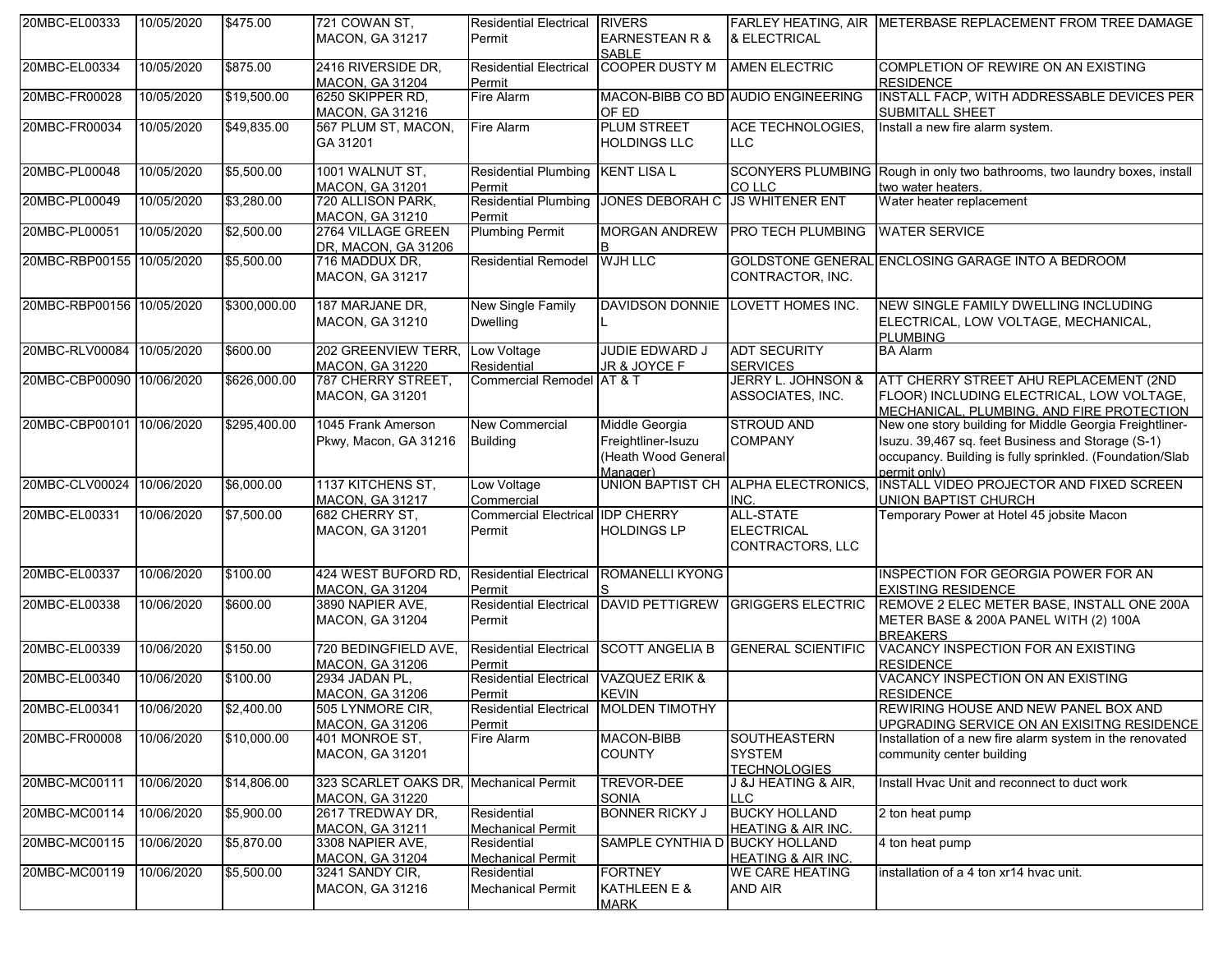| 20MBC-MC00120             | 10/06/2020 | \$5,000.00     | 6706 CHRISWOOD DR.<br><b>MACON, GA 31216</b>                 | Residential<br><b>Mechanical Permit</b>    | ARING EDWARD E                                | <b>WE CARE HEATING</b><br><b>AND AIR</b>                                       | installation of a 2.5 ton hvac system                                                                                                                                                                                                                                                                                                                                                                                                                                                                                                                                                                                                                                                                                                                                                                                                                                                                                                                                                                                                                                                                                                                                                                                                                                                                                                                 |
|---------------------------|------------|----------------|--------------------------------------------------------------|--------------------------------------------|-----------------------------------------------|--------------------------------------------------------------------------------|-------------------------------------------------------------------------------------------------------------------------------------------------------------------------------------------------------------------------------------------------------------------------------------------------------------------------------------------------------------------------------------------------------------------------------------------------------------------------------------------------------------------------------------------------------------------------------------------------------------------------------------------------------------------------------------------------------------------------------------------------------------------------------------------------------------------------------------------------------------------------------------------------------------------------------------------------------------------------------------------------------------------------------------------------------------------------------------------------------------------------------------------------------------------------------------------------------------------------------------------------------------------------------------------------------------------------------------------------------|
| 20MBC-PL00052             | 10/06/2020 | \$15,000.00    | 369 COTTON AVE (aka.-<br>373 COTTON AVE),<br>MACON, GA 31201 | Commercial Plumbing 365 COTTON<br>Permit   | <b>AVENUE LLC</b>                             | PYLES PLUMBING AND Install sewer lateral<br><b>UTILITY</b><br>CONTRACTORS INC. |                                                                                                                                                                                                                                                                                                                                                                                                                                                                                                                                                                                                                                                                                                                                                                                                                                                                                                                                                                                                                                                                                                                                                                                                                                                                                                                                                       |
| 20MBC-RLV00085 10/06/2020 |            | \$600.00       | 4004 ST CHARLES PL.<br><b>MACON, GA 31206</b>                | Low Voltage<br>Residential                 | <b>FEVRIN ROSELYN</b>                         | <b>ADT SECURITY</b><br><b>SERVICES</b>                                         | <b>BA Alarm</b>                                                                                                                                                                                                                                                                                                                                                                                                                                                                                                                                                                                                                                                                                                                                                                                                                                                                                                                                                                                                                                                                                                                                                                                                                                                                                                                                       |
| 20MBC-RLV00086 10/06/2020 |            | \$600.00       | 2055 GREENTREE<br>PKWY, MACON, GA<br>31220                   | Low Voltage<br>Residential                 | RLH VENTURES INC ADT SECURITY                 | <b>SERVICES</b>                                                                | <b>Ba Alarm</b>                                                                                                                                                                                                                                                                                                                                                                                                                                                                                                                                                                                                                                                                                                                                                                                                                                                                                                                                                                                                                                                                                                                                                                                                                                                                                                                                       |
| 20MBC-RLV00087 10/06/2020 |            | \$600.00       | 515 THOMASTON<br>OVERLOOK DR.<br><b>MACON, GA 31220</b>      | Low Voltage<br>Residential                 | <b>NGUYEN HEIN &amp;</b><br><b>VAN PHAM</b>   | <b>ADT SECURITY</b><br><b>SERVICES</b>                                         | <b>BA Alarm</b>                                                                                                                                                                                                                                                                                                                                                                                                                                                                                                                                                                                                                                                                                                                                                                                                                                                                                                                                                                                                                                                                                                                                                                                                                                                                                                                                       |
| 20MBC-CBP00093 10/07/2020 |            | \$4,000,000.00 | 5665 COLUMBUS RD,<br><b>MACON, GA 31220</b>                  | New Commercial<br>Building                 | <b>SPS INVESTMENT</b><br><b>PROPERTIES LL</b> | PELLICANO<br><b>CONSTRUCTION</b>                                               | This project is a new pre-engineered metal building<br>(100,000 SF, Gross). The new facility will consist of a<br>storage warehouse (77,944 SF) on the right side of the<br>building with a shipping and receiving area containing six<br>loading docks and semi-tractor trailer truck wells. The<br>warehouse will also have a separate men and women's<br>handicap toilet. The left side of the building will be an<br>ancillary business office area (22,006 SF). This area will<br>have a main entrance on the front of the building, and<br>will consist of 16 staff offices of which 2 will have a<br>private toilet; 4 warehouse managers offices; 2 IT<br>offices; a computer server room; a mechanical/electrical<br>room; 24 sales offices; an accounting office area; a<br>marketing office area; a sensitive documents room; a<br>samples room; a HR supplies room; a QC room; a<br>training room; a main conference room; a main men and<br>women's toilet; a smaller men and women's toilet; a<br>unisex shower; a janitor's closet; a warehouse workers<br>locker room with entrance from the warehouse; a<br>customer counter sales office with customer counter;<br>and an employee break room. The entire office area will<br>have 4 access door-ways directly into the warehouse.<br>The business office area will have a separate |
| 20MBC-DM00009             | 10/07/2020 | \$5,000.00     | 3412 RIVERSIDE DR,<br><b>MACON, GA 31210</b>                 | Demolition                                 | MACON-BIBB CO<br><b>HOSP AUTHORITY</b>        | <b>BASHA SERVICES, LLC</b>                                                     | DEMOLISH AN ENTIRE UTILITY STRUCTURE                                                                                                                                                                                                                                                                                                                                                                                                                                                                                                                                                                                                                                                                                                                                                                                                                                                                                                                                                                                                                                                                                                                                                                                                                                                                                                                  |
| 20MBC-EL00335             | 10/07/2020 | \$58,000.00    | 985 PLANT ST, MACON,<br>GA 31201                             | <b>Commercial Electrical</b><br>Permit     | <b>THE HOUSING</b><br><b>AUTHORITY OF</b>     | <b>MIDDLE GEORGIA</b><br>OUTDOOR LIGHTING                                      | Install area and street lighting through the housing area.<br>Directional bore install conduit and electrical.                                                                                                                                                                                                                                                                                                                                                                                                                                                                                                                                                                                                                                                                                                                                                                                                                                                                                                                                                                                                                                                                                                                                                                                                                                        |
| 20MBC-EL00336             | 10/07/2020 | \$250.00       | 2840 BACON ST,<br><b>MACON, GA 31206</b>                     | <b>Residential Electrical</b><br>Permit    | <b>TERTSAN LLC</b>                            | <b>BALLARD ELECTRICAL</b><br><b>SERVICES</b>                                   | <b>RECONNECT</b>                                                                                                                                                                                                                                                                                                                                                                                                                                                                                                                                                                                                                                                                                                                                                                                                                                                                                                                                                                                                                                                                                                                                                                                                                                                                                                                                      |
| 20MBC-EL00343             | 10/07/2020 | \$12,000.00    | 504 SECOND ST.<br><b>MACON, GA 31201</b>                     | Residential Electrical RS GOSS<br>Permit   | <b>PROPERTIES LLC</b>                         | K & H MAINTENANCE<br>INC.                                                      | Single trade residential adding in new panels and rewire.                                                                                                                                                                                                                                                                                                                                                                                                                                                                                                                                                                                                                                                                                                                                                                                                                                                                                                                                                                                                                                                                                                                                                                                                                                                                                             |
| 20MBC-EL00344             | 10/07/2020 | \$108,000.00   | 3326 OCMULGEE EAST<br>BLVD, MACON, GA<br>31217               | Commercial Electrical MACON-BIBB<br>Permit | <b>COUNTY</b>                                 | <b>MIDDLE GEORGIA</b><br><b>OUTDOOR LIGHTING</b>                               | Installing sports lighting on baseball fields, removing old<br>poles, directional bore in electrical.                                                                                                                                                                                                                                                                                                                                                                                                                                                                                                                                                                                                                                                                                                                                                                                                                                                                                                                                                                                                                                                                                                                                                                                                                                                 |
| 20MBC-EL00345             | 10/07/2020 | \$1,500.00     | 2341 FRIAR CT, MACON,<br>GA 31206                            | <b>Residential Electrical</b><br>Permit    |                                               | <b>SERVICES</b>                                                                | GORDON TIMOTHY BALLARD ELECTRICAL NEW SERVICE EQUIPMENT                                                                                                                                                                                                                                                                                                                                                                                                                                                                                                                                                                                                                                                                                                                                                                                                                                                                                                                                                                                                                                                                                                                                                                                                                                                                                               |
| 20MBC-EL00347             | 10/07/2020 | \$1,250.00     | 1271 WOOLFOLK ST<br>APT A, MACON, GA<br>31217                | <b>Residential Electrical</b><br>Permit    | <b>DUNAGAN GARY D</b>                         |                                                                                | GENERAL SCIENTIFIC (APT A) REWIRE OF AN EXISTING RESIDENCE                                                                                                                                                                                                                                                                                                                                                                                                                                                                                                                                                                                                                                                                                                                                                                                                                                                                                                                                                                                                                                                                                                                                                                                                                                                                                            |
| 20MBC-EL00348             | 10/07/2020 | \$1,250.00     | 1271 WOOLFOLK ST<br>APT B, MACON, GA<br>31217                | <b>Residential Electrical</b><br>Permit    | <b>DUNAGAN GARY D</b>                         |                                                                                | GENERAL SCIENTIFIC (APT B) REWIRE AN EXISTING RESIDENCE                                                                                                                                                                                                                                                                                                                                                                                                                                                                                                                                                                                                                                                                                                                                                                                                                                                                                                                                                                                                                                                                                                                                                                                                                                                                                               |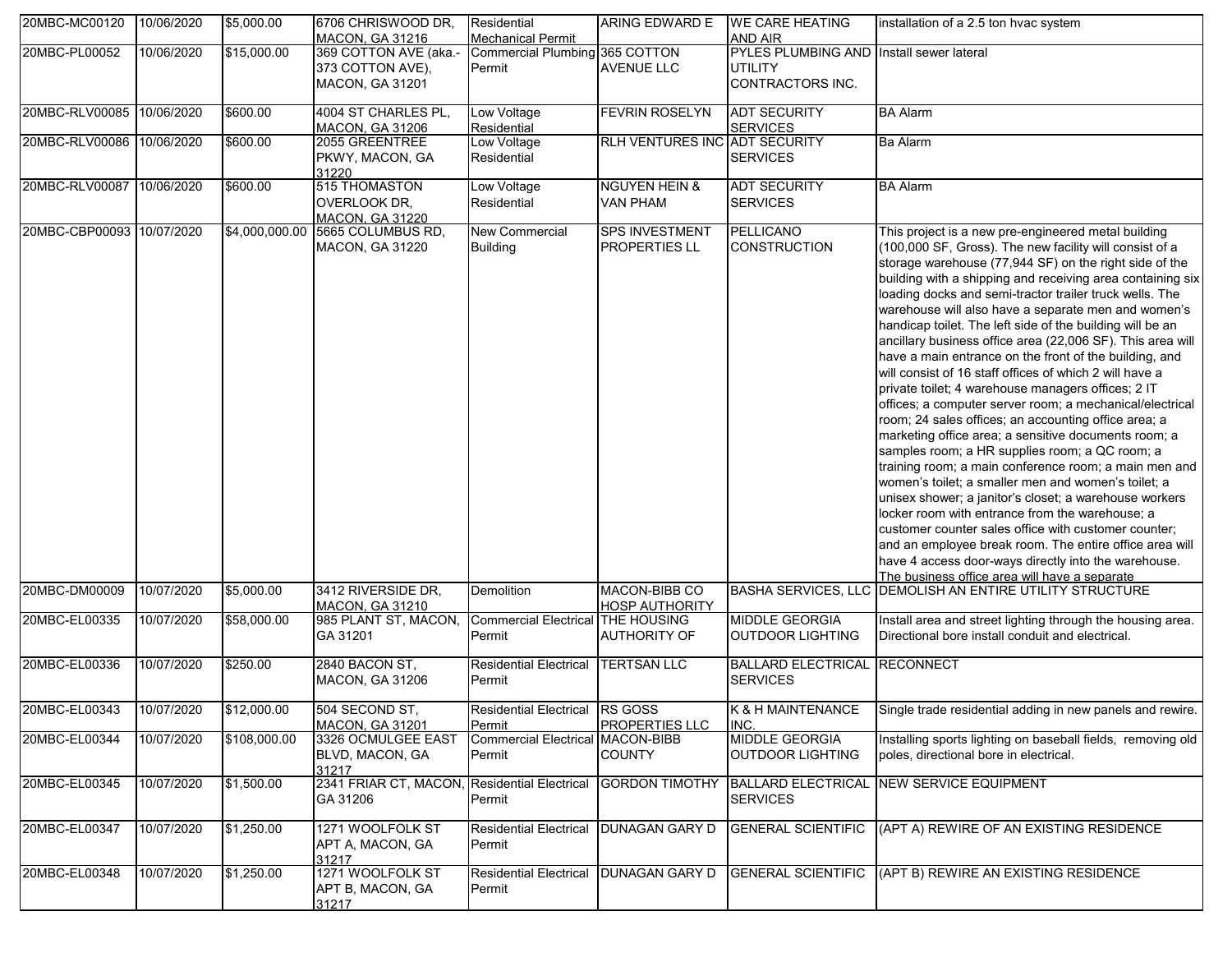| 20MBC-FR00024             | 10/07/2020 | \$1.00       | 2021 Avondale Mill Road, Fire Sprinkler                           |                                             | <b>MACON-BIBB</b>                            |                                                             | Fire suppression submittal for all hangers, warehouse,                                                                             |
|---------------------------|------------|--------------|-------------------------------------------------------------------|---------------------------------------------|----------------------------------------------|-------------------------------------------------------------|------------------------------------------------------------------------------------------------------------------------------------|
|                           |            |              | Macon, GA 31216                                                   |                                             | <b>COUNTY</b>                                |                                                             | and office buildings.                                                                                                              |
| 20MBC-FR00032             | 10/07/2020 | \$80,000.00  | 461 THIRD ST, MACON,<br>GA 31201                                  | <b>Fire Sprinkler</b>                       | 461 THIRD LLC                                | <b>GEORGIA AUTOMATIC</b><br><b>SPRINKLER</b>                | install new sprinkler system in existing building.                                                                                 |
| 20MBC-FR00038             | 10/07/2020 | \$115.00     | 1620 BASS RD, MACON, Fire Alarm<br>GA 31210                       |                                             | <b>GEORGIA FARM</b><br><b>BUREAU FED</b>     | <b>SOUTHEASTERN</b><br><b>SECURITY</b><br>PROFESSIONALS LLC | UPGRADES TO THE CONVENTIONAL FIRE ALARM<br><b>SYSTEM TO BRING THE SYSTEM COMPLIANT</b>                                             |
| 20MBC-MC00122             | 10/07/2020 | \$17,000.00  | 110 TRUDIE LN, MACON, Residential<br>GA 31216                     | <b>Mechanical Permit</b>                    | <b>INGRAM HAL M &amp;</b><br><b>KIMBERLY</b> | <b>WE CARE HEATING</b><br><b>AND AIR</b>                    | Installation of a 4 ton and 2 ton HVAC unit.                                                                                       |
| 20MBC-RBP00159 10/07/2020 |            | \$29,870.09  | 4651 LATTIMORE DR,<br><b>MACON, GA 31210</b>                      | <b>Residential Remodel</b>                  | <b>JUMP ANISSA A</b>                         | <b>FIRST RESPONSE</b><br>SERVICES INC.                      | The home had a small kitchen fire. new insulation,<br>drywall, cabinets, paint trim and flooring.                                  |
| 20MBC-RBP00163 10/07/2020 |            | \$100,000.00 | 2455 CLAYTON ST,<br>MACON, GA 31204                               | <b>Residential Remodel</b>                  | <b>AMY ADAMS</b>                             |                                                             | INTERIOR RENOVATION TO INCLUDE ELECTRICAL<br>AND PLUMBING WORK, UPDATES TO KITCHEN AND<br>MASTER BATHROOM TO AN EXISTING RESIDENCE |
| 20MBC-RLV00088            | 10/07/2020 | \$600.00     | 2439 LOCKSLEY DR,<br><b>MACON, GA 31206</b>                       | Low Voltage<br>Residential                  | <b>GUYTON DEBRA D</b>                        | <b>ADT SECURITY</b><br><b>SERVICES</b>                      | <b>BA Alarm</b>                                                                                                                    |
| 20MBC-CBP00006 10/08/2020 |            | \$80,000.00  | 5581 THOMASTON RD<br>(aka-5577 THOMASTON<br>RD.). MACON. GA 31220 |                                             | Commercial Remodel JWAVII MACON LLC          | <b>TWO JIMMYS</b><br><b>CONSTRUCTION LLC</b>                | LUSH NAIL BAR INTERIOR FINISH                                                                                                      |
| 20MBC-CLV00026            | 10/08/2020 | \$4,899.00   | 1501 MERCER<br>UNIVERSITY DR,<br>MACON, GA 31207                  | Low Voltage<br>Commercial                   | <b>MERCER</b><br>UNIVERSITY CORP             | <b>CENTRAL SECURITY</b><br><b>ALARMS</b>                    | LV-CARD ACCESS & 2 PTZ CAMERAS FOR MERCER<br>UNIVERSITY ENGINEERING LAB                                                            |
| 20MBC-EL00346             | 10/08/2020 | \$500.00     | 110 GREEN ST, MACON,<br>GA 31204                                  | <b>Residential Electrical</b><br>Permit     | <b>STYONS CONNIE K</b>                       | <b>STARR ELECTRICAL</b><br><b>CONTRACTORS</b>               | Misc. electrical                                                                                                                   |
| 20MBC-EL00349             | 10/08/2020 | \$1,200.00   | 1893 THIRD AVE APT A,<br><b>MACON, GA 31201</b>                   | <b>Residential Electrical</b><br>Permit     | <b>NDOBA PAUL E</b>                          | <b>ALFREDO DANIEL</b>                                       | <b>Rewire Apt A</b>                                                                                                                |
| 20MBC-EL00350             | 10/08/2020 | \$1,200.00   | 1893 THIRD AVE APT B,<br><b>MACON, GA 31201</b>                   | <b>Residential Electrical</b><br>Permit     | <b>NDOBA PAUL E</b>                          | <b>ALFREDO DANIEL</b>                                       | Rewire Apt B                                                                                                                       |
| 20MBC-EL00351             | 10/08/2020 | \$1,200.00   | 1893 THIRD AVE APT C,<br><b>MACON, GA 31201</b>                   | <b>Residential Electrical</b><br>Permit     | <b>NDOBA PAUL E</b>                          | ALFREDO DANIEL                                              | Rewire Apt C                                                                                                                       |
| 20MBC-EL00352             | 10/08/2020 | \$300.00     | 4076 OCMULGEE EAST<br>BLVD, MACON, GA                             | <b>Residential Electrical</b><br>Permit     | NEWSOME LOUISE<br>S - ROBERT L               | M.L. DAVIDSON<br><b>ELECTRIC</b>                            | Ground service                                                                                                                     |
| 20MBC-EL00353             | 10/08/2020 | \$1,200.00   | 535 VILLA ESTA CIR,<br><b>MACON, GA 31206</b>                     | <b>Residential Electrical</b><br>Permit     | <b>PROPERTIES LL</b>                         | SUCCESSISFORME FOCUS ELECTRIC CO.                           | REWIRE KITCHEN REPLACE CHARDED WIRING TO<br>AN EXISTING RESIDENCE                                                                  |
| 20MBC-EL00354             | 10/08/2020 | \$1,200.00   | 3820 CARTER AVE,<br><b>MACON, GA 31204</b>                        | <b>Residential Electrical</b><br>Permit     |                                              | DEAN LEE EDWARD FOCUS ELECTRIC CO.                          | REWIRE AND UPGRADE THE EXISTING RESIDENCE                                                                                          |
| 20MBC-EL00355             | 10/08/2020 | \$2,300.00   | 4943 WILSON PL,<br><b>MACON, GA 31204</b>                         | <b>Residential Electrical</b><br>Permit     | <b>DIAZ GLORIA</b>                           | <b>J ROSS ELECTRIC</b>                                      | SERVICE UPGRADE.                                                                                                                   |
| 20MBC-MC00123             | 10/08/2020 | \$4,600.00   | 3259 VINEVILLE AVE<br>SUITE 4, MACON, GA<br>31204                 | Commercial<br><b>Mechanical Permit</b>      | <b>ALETHIA DILLARD</b><br><b>LLC</b>         | M & W HEATING AND<br><b>AIR</b>                             | Replacing existing straight cooling condenser, coil and<br>gas furnace, thermostat, lineset, drain pan with float<br>switch        |
| 20MBC-MC00124             | 10/08/2020 | \$7,000.00   | 484 FIRST ST, MACON,<br>GA 31201                                  | Commercial<br><b>Mechanical Permit</b>      | <b>TRADING POST ON</b><br><b>FIRST LLC</b>   | M & W HEATING AND<br><b>AIR</b>                             | replacing 5 ton split heat pump system - 3 phase                                                                                   |
| 20MBC-MC00126 10/08/2020  |            | \$5,609.00   | 2636 PAULADALE DR,<br><b>MACON, GA 31211</b>                      | <b>Mechanical Permit</b>                    | <b>JOHN JOHNSON</b>                          | <b>PRO TECH AIR LLC</b>                                     | REPLACE/INSTALL WEATHERMAKER 14 SEER SPLIT<br><b>GAS SYSTEM WITH FURNACE</b>                                                       |
| 20MBC-RBP00160 10/08/2020 |            | \$210,000.00 | 3467 BRIDGEWOOD DR, New Single Family<br><b>MACON, GA 31216</b>   | <b>Dwelling</b>                             | <b>CMD HOMES LLC</b>                         | CMD HOMES, LLC                                              | NEW SINGLE FAMILY DWELLING INCLUDING<br>ELECTRICAL, LOW VOLTAGE, MECHANICAL,<br><b>PLUMBING</b>                                    |
| 20MBC-RBP00161 10/08/2020 |            | \$200,000.00 | 3540 BRIDGEWOOD DR,<br>MACON, GA 31216                            | <b>New Single Family</b><br>Dwelling        | <b>SOUSA MH</b>                              | CMD HOMES, LLC                                              | NEW SINGLE FAMILY DWELLING INCLUDING<br>ELECTRICAL, LOW VOLTAGE, MECHANICAL,<br><b>PLUMBING</b>                                    |
| 20MBC-RBP00162 10/08/2020 |            | \$190,000.00 | 3420 BRIDGEWOOD DR,<br><b>MACON, GA 31216</b>                     | <b>New Single Family</b><br><b>Dwelling</b> | SOUSA M H                                    | CMD HOMES, LLC                                              | NEW SINGLE FAMILY DWELLING INCLUDING<br>ELECTRICAL, LOW VOLTAGE, MECHANICAL,<br>PLUMBING                                           |
| 20MBC-RBP00164 10/08/2020 |            | \$100,000.00 | 8531 Knoxville Road,<br>Lizella, GA 31052                         | Accessory Building -<br>Residential         | Zack Bloodworth                              | ZACHARY D<br><b>BLOODWORTH</b>                              | new dwelling-accessory building                                                                                                    |
| 20MBC-RLV00089 10/08/2020 |            | \$600.00     | 4468 THRASHER CIR,<br><b>MACON, GA 31206</b>                      | Low Voltage<br>Residential                  | <b>JENKINS FRANCES</b><br>R                  | <b>ADT SECURITY</b><br><b>SERVICES</b>                      | <b>BA Alarm</b>                                                                                                                    |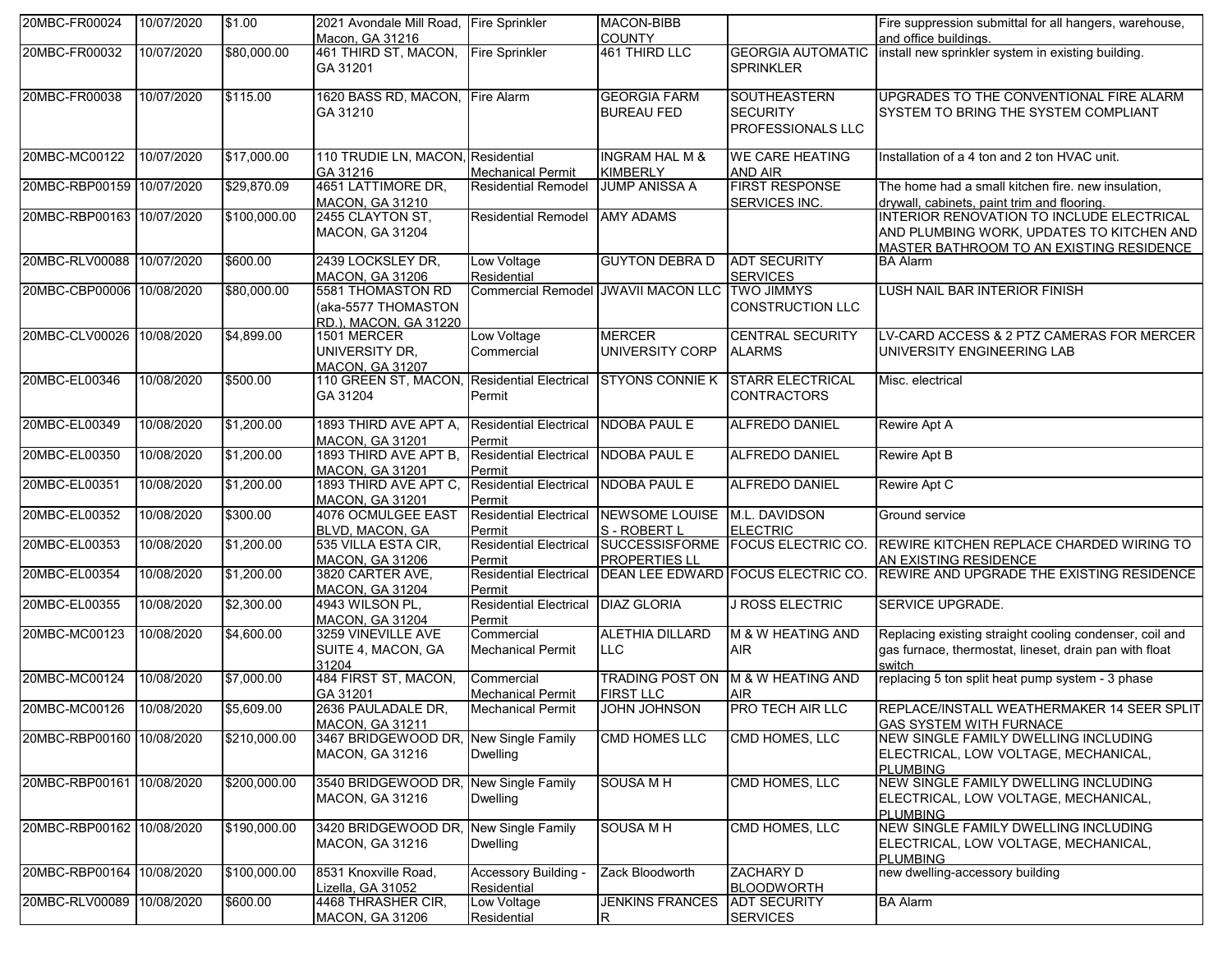| 2020-00000637             | 10/09/2020 |                | 310 EMERY HWY,                                                       | <b>Residential Electrical</b>                 | <b>DIXON JOHNNY B &amp;</b>                     |                                                                  | NEW SERVICE; JOHNNY DIXON                                                                                                                                                                                                                                                                                                                                                                                                                |
|---------------------------|------------|----------------|----------------------------------------------------------------------|-----------------------------------------------|-------------------------------------------------|------------------------------------------------------------------|------------------------------------------------------------------------------------------------------------------------------------------------------------------------------------------------------------------------------------------------------------------------------------------------------------------------------------------------------------------------------------------------------------------------------------------|
|                           |            |                | <b>MACON, GA 31217</b>                                               | Permit                                        | LINDA                                           |                                                                  |                                                                                                                                                                                                                                                                                                                                                                                                                                          |
| 20MBC-CBP00065 10/09/2020 |            | \$2,700,000.00 | 7749 DELTA DR,<br>MACON, GA 31216                                    | New Commercial<br><b>Building</b>             | <b>HALL LINDA M AS</b><br><b>TRUSTEE &amp;</b>  | WTD HOLDINGS, INC.                                               | Construction of new Pre-engineered Metal Building for<br>ABC Supply consist of offices/showroom and warehouse.<br>Square Footage is 41,250. To include Concrete/interior<br>drywall/and mezzanine with fire<br>protection/Flectrical/Plumbing and Mechanical                                                                                                                                                                             |
| 20MBC-CLV00025 10/09/2020 |            | \$1,000.00     | 6687 SKIPPER RD,<br>MACON, GA 31216                                  | Low Voltage<br>Commercial                     | <b>MCMACON</b><br><b>INVESTCO LLC</b>           |                                                                  | UNIFOUR FIRE SAFETY REMOVE FAULTY WIRELESS EQUIPMENT THAT<br>NOW IS USED TO TRANSMIT SIGNALS FROM THE<br>BUILDING TO THE MAIN FACP LOCATED IN A<br>DIFFERENT BUILDING AND MAKE THIS BUILDING A<br><b>STAND-ALONE REPORTING SYSTEM BY</b><br><b>INSTALLING (1) WIRELESS COMMUNICATOR AT</b><br>BUILDING 8 & 12. THE BUILDING WILL NO LONGER<br>REPORT TO THE MAIN FACP TO BE MONITORED, IT<br>WILL BE MONITORED INDIVIDUALLY AND HAVE ITS |
| 20MBC-CRO00002 10/09/2020 |            | \$126,317.00   | 3654 EISENHOWER<br>PKWY, MACON, GA<br>31206                          | <b>Commercial Reroof</b>                      | <b>HAVERTY</b>                                  | <b>MID SOUTH</b><br>SUBCONTRACTORS,<br><b>INC</b>                | HAVERTY'S REROOF (SHOWROOM ROOF ONLY)                                                                                                                                                                                                                                                                                                                                                                                                    |
| 20MBC-EL00357             | 10/09/2020 | \$600.00       | 580 JOE TAMPLIN<br><b>INDUSTRIAL BLVD,</b><br><b>MACON, GA 31217</b> | Commercial Electrical 1998 AUGUSTUS<br>Permit | PARTNERS LP                                     | <b>SERVICE ELECTRIC</b><br>INC.                                  | Communications receptacle                                                                                                                                                                                                                                                                                                                                                                                                                |
| 20MBC-MC00127             | 10/09/2020 | \$10,452.31    | 181 TOM HILL SR BLVD<br>SUITE C, MACON, GA<br>31210                  | Commercial<br><b>Mechanical Permit</b>        | WHLR - RIVERGATE TWC SERVICES<br><b>LLC</b>     |                                                                  | Replacement of existing roof top package unit, 5 tons                                                                                                                                                                                                                                                                                                                                                                                    |
| 20MBC-MC00128             | 10/09/2020 | \$4,335.00     | 2533 TREDWAY DR,<br><b>MACON, GA 31211</b>                           | <b>Mechanical Permit</b>                      | <b>JOHN JOHNSON</b>                             | PRO TECH AIR LLC                                                 | REPLACE/INSTALL 2 1/2 TON 14 SEER AC<br>CONDENSOR W/ MATCHING EVAP COIL                                                                                                                                                                                                                                                                                                                                                                  |
| 20MBC-RBP00165 10/09/2020 |            | \$112,950.00   | 172 SUMMER GROVE<br>LN, MACON, GA 31206                              | <b>New Single Family</b><br><b>Dwelling</b>   | <b>THREE OAKS</b><br><b>CONST &amp; DEV</b>     | <b>THREE OAKS</b><br><b>CONSTRUCTION AND</b><br>DEVELOPMENT, INC | New single family home including 3 trades                                                                                                                                                                                                                                                                                                                                                                                                |
| 20MBC-RBP00166 10/09/2020 |            | \$112,266.00   | 176 SUMMER GROVE<br>LN, MACON, GA 31206                              | <b>New Single Family</b><br><b>Dwelling</b>   | <b>THREE OAKS</b><br><b>CONST &amp; DEV</b>     | <b>THREE OAKS</b><br><b>CONSTRUCTION AND</b><br>DEVELOPMENT, INC | New single family home includes 3 trades                                                                                                                                                                                                                                                                                                                                                                                                 |
| 20MBC-RBP00167            | 10/09/2020 | \$111,054.00   | 179 SUMMER GROVE<br>LN, MACON, GA 31206                              | <b>New Single Family</b><br><b>Dwelling</b>   | <b>THREE OAKS</b><br><b>CONST &amp; DEV</b>     | <b>THREE OAKS</b><br><b>CONSTRUCTION AND</b><br>DEVELOPMENT, INC | New Single family home includes 3 trades                                                                                                                                                                                                                                                                                                                                                                                                 |
| 20MBC-RBP00168 10/09/2020 |            | \$116,340.00   | 415 OAK SUNSET DR,<br><b>MACON, GA 31206</b>                         | <b>New Single Family</b><br><b>Dwelling</b>   | <b>THREE OAKS</b><br><b>CONST &amp; DEV</b>     | THREE OAKS<br><b>CONSTRUCTION AND</b><br>DEVELOPMENT, INC        | New single family home including 3 trades                                                                                                                                                                                                                                                                                                                                                                                                |
| 20MBC-RBP00169 10/09/2020 |            | \$116,001.00   | 418 OAK SUNSET DR,<br><b>MACON, GA 31206</b>                         | <b>New Single Family</b><br>Dwelling          | <b>THREE OAKS</b><br><b>CONST &amp; DEV</b>     | <b>THREE OAKS</b><br><b>CONSTRUCTION AND</b><br>DEVELOPMENT, INC | New single family home including 3 trades                                                                                                                                                                                                                                                                                                                                                                                                |
| 20MBC-RBP00170 10/09/2020 |            | \$40,000.00    | 120 BEAVER RIDGE CIR, Residential Addition<br><b>MACON, GA 31220</b> |                                               | <b>REISE F DAVID</b>                            |                                                                  | REMOVE EXISTING DECK ON REAR OF HOUSE,<br><b>EXTEND FOUNDATION PER PLANS TO INCREASE</b><br>SIZE OF FAMILY ROOM AND MASTER BEDROOM.<br>MINOR ELECTRICAL INVOLVING ADDING/MOVING<br>RECEPTACLES AND LIGHTS, CHANGE EXTERIOR<br><b>SIDING</b>                                                                                                                                                                                              |
| 20MBC-RLV00090            | 10/09/2020 | \$600.00       | 2417 CLAYTON ST,<br><b>MACON, GA 31204</b>                           | Low Voltage<br>Residential                    | <b>GROOVER DUKE &amp;</b><br><b>CATHERINE B</b> | <b>ADT SECURITY</b><br><b>SERVICES</b>                           | <b>BA Alarm</b>                                                                                                                                                                                                                                                                                                                                                                                                                          |
| 20MBC-RLV00091            | 10/09/2020 | \$600.00       | 1409 BARRINGTON<br>PLACE LN, MACON, GA<br>31220                      | Low Voltage<br>Residential                    | <b>CMD HOMES LLC</b>                            | <b>ADT SECURITY</b><br><b>SERVICES</b>                           | <b>BA Alarm</b>                                                                                                                                                                                                                                                                                                                                                                                                                          |
| 20MBC-EL00356             | 10/12/2020 | \$2,000.00     | 153 LAKE WILDWOOD<br>DR, MACON, GA 31220                             | <b>Residential Electrical</b><br>Permit       | <b>SAI INVESTMENT</b><br><b>PROPERTIES L</b>    | TJ ELECTRIC                                                      | am changing out a old panel and adding two smoke<br>dectors                                                                                                                                                                                                                                                                                                                                                                              |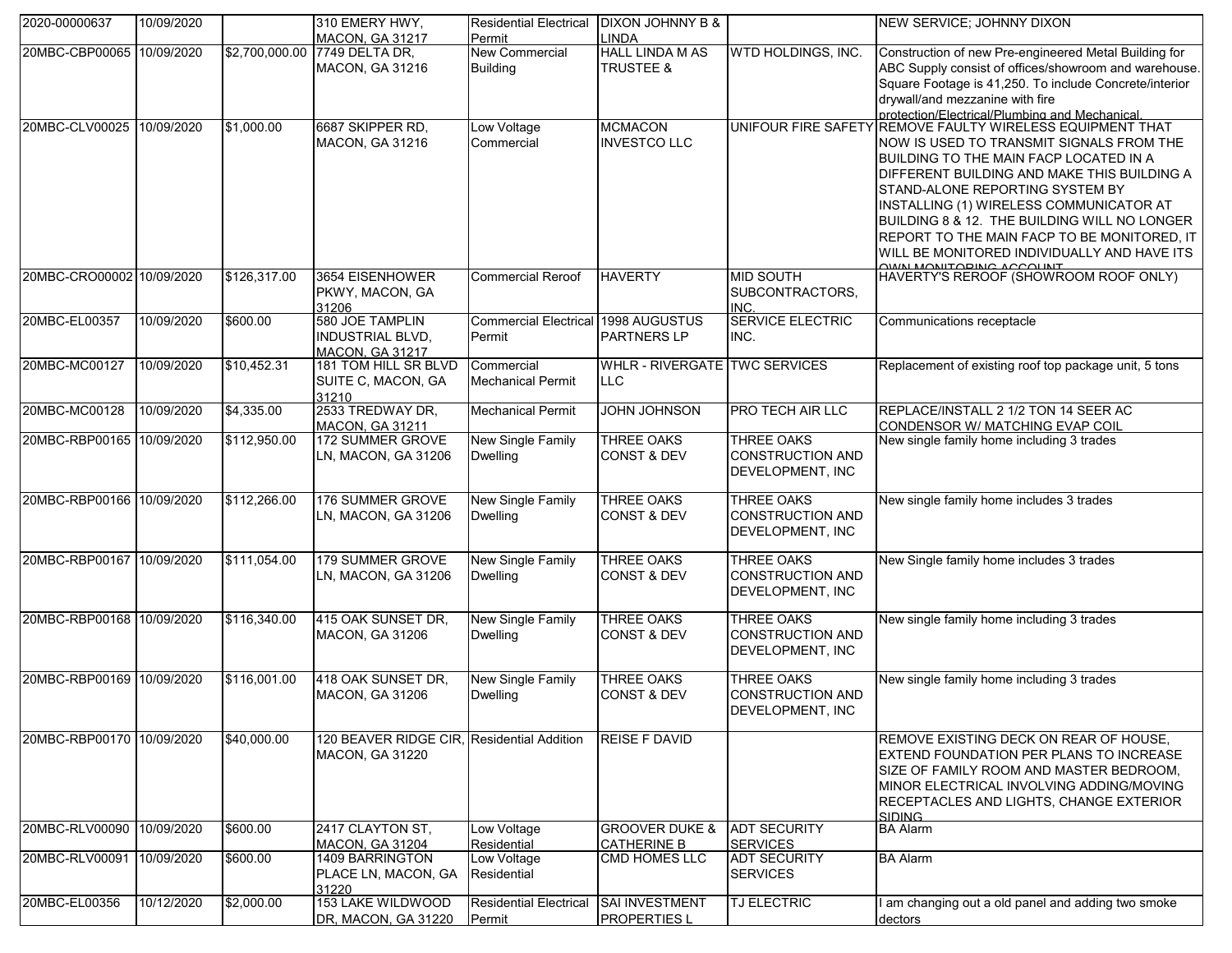| 20MBC-EL00358             | 10/12/2020 | \$300.00     | 3983 DOVER ST,<br><b>MACON, GA 31204</b>                    | Residential Electrical KENNETH BROWNE<br>Permit | (HOMEOWNER)                                       |                                                       | UPGRADE SERVICE ON AN EXISTING RESIDENCE                                                                                                                                                                                                                                                                                                                                                                                                |
|---------------------------|------------|--------------|-------------------------------------------------------------|-------------------------------------------------|---------------------------------------------------|-------------------------------------------------------|-----------------------------------------------------------------------------------------------------------------------------------------------------------------------------------------------------------------------------------------------------------------------------------------------------------------------------------------------------------------------------------------------------------------------------------------|
| 20MBC-EL00359             | 10/12/2020 | \$600.00     | 570 MULBERRY ST,<br><b>MACON, GA 31201</b>                  | Commercial Electrical GRIFFITH<br>Permit        | <b>DOWNTOWN</b><br><b>INVESTMENT</b>              | <b>C &amp; L MAINTENANCE</b><br>INC.                  | WIRE HOOD TO MOTORS FOR THE DUELING PIANO<br><b>BAR</b>                                                                                                                                                                                                                                                                                                                                                                                 |
| 20MBC-RBP00171 10/12/2020 |            | \$29,000.00  | 103 TRUDIE LN, MACON, Residential Addition<br>GA 31216      |                                                 | BENNETT ISAAC JR LOGUE & SON'S                    | <b>CONSTRUCTION</b>                                   | ADDITION TO AN EXISTING RESIDENCE INCLUDING<br><b>ELECTRICAL</b>                                                                                                                                                                                                                                                                                                                                                                        |
| 20MBC-RBP00172 10/12/2020 |            | \$2,000.00   | 458 DAFFODIL ST APT<br>E, MACON, GA 31204                   | <b>Residential Remodel</b>                      | <b>FIRM INVESTMENT</b><br><b>GROUP LLC</b>        | CONTRACTOR, INC.                                      | GOLDSTONE GENERAL (APT E) INSTALLING INSULATION AND CLOSE THE<br>OPENINGS WITH SHEET ROCK                                                                                                                                                                                                                                                                                                                                               |
| 20MBC-RBP00173 10/12/2020 |            | \$2,000.00   | <b>458 DAFFODIL ST APT</b><br>F. MACON, GA 31204            | <b>Residential Remodel</b>                      | <b>FIRM INVESTMENT</b><br><b>GROUP LLC</b>        | CONTRACTOR, INC.                                      | GOLDSTONE GENERAL (APT F) INSTALLING INSULATION AND CLOSE THE<br><b>OPENINGS WITH SHEET ROCK</b>                                                                                                                                                                                                                                                                                                                                        |
| 20MBC-RBP00174 10/12/2020 |            | \$2,000.00   | <b>458 DAFFODIL ST APT</b><br>G, MACON, GA 31204            | <b>Residential Remodel</b>                      | <b>FIRM INVESTMENT</b><br><b>GROUP LLC</b>        | CONTRACTOR. INC.                                      | GOLDSTONE GENERAL (APT G) INSTALLING INSULATION AND CLOSE THE<br>OPENINGS WITH SHEET ROCK                                                                                                                                                                                                                                                                                                                                               |
| 20MBC-RBP00175 10/12/2020 |            | \$2,000.00   | <b>458 DAFFODIL ST APT</b><br>H, MACON, GA 31204            | <b>Residential Remodel</b>                      | <b>FIRM INVESTMENT</b><br><b>GROUP LLC</b>        | CONTRACTOR, INC.                                      | GOLDSTONE GENERAL (APT H) INSTALLING INSULATION AND CLOSE THE<br>OPENINGS WITH SHEET ROCK                                                                                                                                                                                                                                                                                                                                               |
| 20MBC-RDK00007 10/12/2020 |            | \$20,300.00  | 1231 JACKSON<br>SPRINGS RD, MACON,<br>GA 31211              | Deck - Residential                              | <b>PALMER JAMES &amp;</b><br><b>JODIR</b>         | <b>ARCHADECK OF</b><br><b>CENTRAL GEORGIA</b>         | BUILD A SCREENED IN PORCH FOR AN EXISTING<br><b>RESIDENCE</b>                                                                                                                                                                                                                                                                                                                                                                           |
| 20MBC-CBP00111 10/13/2020 |            | \$363,253.00 | 969 LINDEN AVE,<br>MACON, GA 31201                          | <b>New Commercial</b><br><b>Building</b>        | THE CORPORATION SHERIDAN<br>OF MERCER UN          | <b>CONSTRUCTION</b><br><b>COMPANY</b>                 | CONSTRUCT 3-120FT BY 300 FT INTRAMURAL<br>FIELDS WITH PARKING FOR 81 VEHICLES, A 700 SF<br>STORAGE BUILDING WITH 300SF USED FOR<br>RESTROOMS FOR MERCER UNIVERSITY                                                                                                                                                                                                                                                                      |
| 20MBC-CBP00112 10/13/2020 |            | \$801,000.00 | 834 LYNMORE AVE,<br><b>MACON, GA 31206</b>                  | <b>Commercial Structure MACON-BIBB</b>          | <b>COUNTY</b>                                     | <b>STAFFORD BUILDERS</b><br>& CONSULTANTS, INC.       | CONSTRUCT A 30 x 40 PAVILION FOR FRANKIE<br>EVERETT LEWIS MEMORIAL PARK (LYNMORE<br>PARK)                                                                                                                                                                                                                                                                                                                                               |
| 20MBC-CLV00027            | 10/13/2020 | \$600.00     | 5974 ZEBULON RD,<br><b>MACON, GA 31210</b>                  | Low Voltage<br>Commercial                       | SPP INVESTMENTS ADT SECURITY<br><b>LLC ETAL</b>   | <b>SERVICES</b>                                       | <b>BA Alarm</b>                                                                                                                                                                                                                                                                                                                                                                                                                         |
| 20MBC-EL00342             | 10/13/2020 | \$15,000.00  | 4934 SARDIS CHURCH<br>RD, MACON, GA 31216                   | <b>Commercial Electrical QUIKTRIP</b><br>Permit | <b>CORPORATION</b>                                | <b>BMR ELECTRIC, LLC</b>                              | Underground Electrical Conduit for Gas Dispensers and<br>Canopy                                                                                                                                                                                                                                                                                                                                                                         |
| 20MBC-EL00360             | 10/13/2020 | \$1,200.00   | 1079 NORTH PINE<br>KNOLL DR, MACON, GA Permit<br>31204      | <b>Residential Electrical</b>                   | ALLEN TYLER L &<br><b>VICTORIA B</b>              | K & P ELECTRICAL<br><b>SERVICES INC</b>               | UPGRADE SERVICE TO 200 AMP                                                                                                                                                                                                                                                                                                                                                                                                              |
| 20MBC-EL00362             | 10/13/2020 | \$5,000.00   | 614 CLEVELAND ST,<br><b>MACON, GA 31206</b>                 | <b>Residential Electrical</b><br>Permit         | JACKSON HOMER C BETA ELECTRIC<br><b>BARBARA P</b> |                                                       | total rewire                                                                                                                                                                                                                                                                                                                                                                                                                            |
| 20MBC-EL00363             | 10/13/2020 | \$2,200.00   | 521 HALL ST A, MACON,<br>GA 31217                           | <b>Residential Electrical</b><br>Permit         | <b>JACKSON JASON</b>                              | <b>GENERAL SCIENTIFIC</b>                             | (SPACE A) REWIRE ON AN EXISTING RESIDENCE                                                                                                                                                                                                                                                                                                                                                                                               |
| 20MBC-EL00364             | 10/13/2020 | \$2,200.00   | 521 HALL ST B, MACON,<br>GA 31217                           | <b>Residential Electrical</b><br>Permit         | <b>JACKSON JASON</b>                              | <b>GENERAL SCIENTIFIC</b>                             | (SPACE B) REWIRE ON AN EXISTING RESIDENCE                                                                                                                                                                                                                                                                                                                                                                                               |
| 20MBC-EL00365             | 10/13/2020 | \$5,200.00   | 1471 VIRGINIA AVE,<br><b>MACON, GA 31204</b>                | <b>Residential Electrical</b><br>Permit         | <b>BUTLER JARNETTA</b>                            | <b>GENERAL SCIENTIFIC</b>                             | <b>REWIRE AN EXISTING RESIDENCE</b>                                                                                                                                                                                                                                                                                                                                                                                                     |
| 20MBC-FR00042             | 10/13/2020 | \$1,000.00   | 6687 SKIPPER RD.<br>MACON, GA 31216                         | Fire Alarm                                      | <b>MCMACON</b><br><b>INVESTCO LLC</b>             |                                                       | REMOVE FAULTY WIRELESS EQUIPMENT THAT<br>NOW IS USED TO TRANSMIT SIGNALS FROM THE<br>BUILDING TO THE MAIN FACP LOCATED IN A<br>DIFFERENT BUILDING AND MAKE THIS BUILDING A<br>STAND-ALONE REPORTING SYSTEM BY<br>INSTALLING (1) WIRELESS COMMUNICATOR AT<br>BUILDING 8 & 12. THE BUILDING WILL NO LONGER<br>REPORT TO THE MAIN FACP TO BE MONITORED, IT<br>WILL BE MONITORED INDIVIDUALLY AND HAVE ITS<br><b>OWN MONITORING ACCOUNT</b> |
| 20MBC-MC00118             | 10/13/2020 | \$5,100.00   | 2845 FLEWELLYN DR,<br><b>MACON, GA 31217</b>                | <b>Mechanical Permit</b>                        | <b>RAMBO LEAH</b>                                 | <b>MOORE HEATING AND</b><br><b>AIR</b>                | install heat pump                                                                                                                                                                                                                                                                                                                                                                                                                       |
| 20MBC-MC00129             | 10/13/2020 | \$5,144.00   | 2417 DERRELL DR.<br>MACON, GA 31217                         | Residential<br><b>Mechanical Permit</b>         | <b>FULLER VERNICE</b>                             | <b>BUCKY HOLLAND</b><br><b>HEATING &amp; AIR INC.</b> | 3 ton a/c, furnace, coil                                                                                                                                                                                                                                                                                                                                                                                                                |
| 20MBC-MC00130             | 10/13/2020 | \$4,326.00   | 617 OAKLAND HILLS DR, Residential<br><b>MACON, GA 31206</b> | <b>Mechanical Permit</b>                        | <b>THARPE CANDICE</b>                             | <b>BUCKY HOLLAND</b><br><b>HEATING &amp; AIR INC.</b> | 2 ton heat pump                                                                                                                                                                                                                                                                                                                                                                                                                         |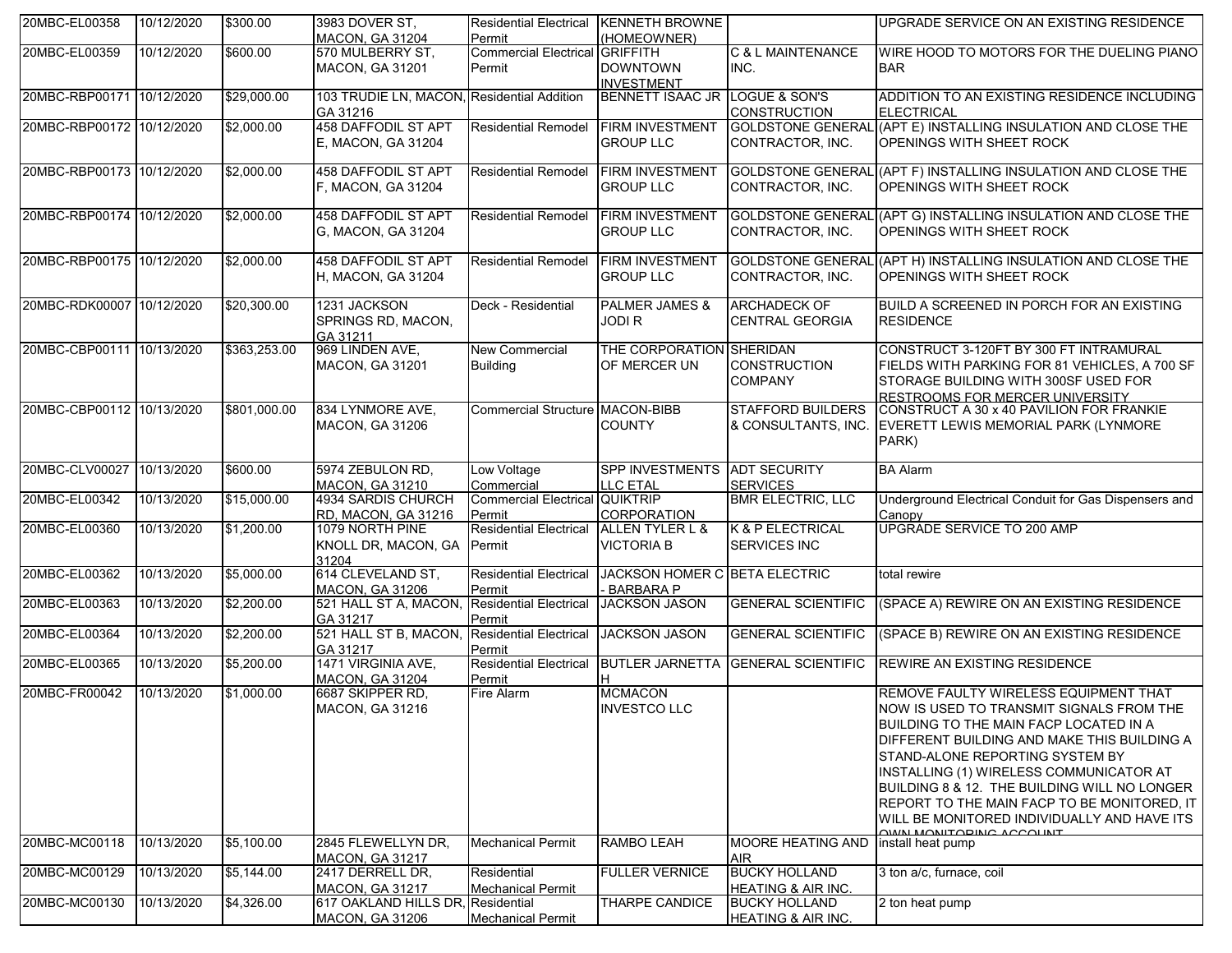| 20MBC-MC00131             | 10/13/2020 | \$5,500.00     | 3032 PAIGE DR.         | Residential                   | <b>BELL WENDELL</b>            | <b>BUCKY HOLLAND</b>          | 2.5 ton heat pump                                         |
|---------------------------|------------|----------------|------------------------|-------------------------------|--------------------------------|-------------------------------|-----------------------------------------------------------|
|                           |            |                | <b>MACON, GA 31211</b> | <b>Mechanical Permit</b>      |                                | <b>HEATING &amp; AIR INC.</b> |                                                           |
| 20MBC-MC00132             | 10/13/2020 | \$9,000.00     | 221 NORTH WESLEYAN     | Residential                   | markus johnson                 | <b>WE CARE HEATING</b>        | installation of a 2 ton XR14 and 1.5 ton XR14 hvac        |
|                           |            |                | CIR, MACON, GA 31210   | <b>Mechanical Permit</b>      |                                | AND AIR                       | system.                                                   |
| 20MBC-MC00133             | 10/13/2020 | \$5,473.00     | 1046 SOUTH PINE        | <b>Mechanical Permit</b>      | <b>WINKERS A R &amp;</b>       | PRO TECH AIR LLC              | Replace existing 2.5 Ton/14 SEER AC, Evap Coil & 75K      |
|                           |            |                | KNOLL DR, MACON, GA    |                               | JUNG TL                        |                               | BTU/80% Gas Furnace                                       |
|                           |            |                | 31204                  |                               |                                |                               |                                                           |
| 20MBC-PL00053             | 10/13/2020 | \$1,200.00     | 151 BRADSTONE CIR,     | <b>Residential Plumbing</b>   | <b>CLK MANAGEMENT</b>          | <b>EMERY &amp; SON</b>        | RUFFING IN TWO BATHROOMS, KITCHEN SINK,                   |
|                           |            |                | <b>MACON, GA 31217</b> | Permit                        | LLC.                           | <b>PLUMBING</b>               | WASHER MACHINE FOR AN EXISTING RESIDENCE                  |
| 20MBC-RBP00151 10/13/2020 |            | \$100,000.00   | 4001 MEADOWBROOK       | <b>Residential Remodel</b>    | RANDALL JOHN W                 | <b>FOCUS HOLDINGS</b>         | Repair Fire Damage home                                   |
|                           |            |                | DR, MACON, GA 31204    |                               | JR                             | <b>DEVELOPMENT</b>            | Replacing drywall, flooring, new roof, paint including 4  |
|                           |            |                |                        |                               |                                |                               | trades                                                    |
| 20MBC-RBP00176 10/13/2020 |            | \$30,000.00    | 174 Howard Oaks Drive, | <b>Residential Addition</b>   | Lewis & Kathleen               | <b>EXPRESS SUNROOMS</b>       | we will be building a 15x20 sunroom on the back of        |
|                           |            |                | Macon, GA 31210        |                               | Grant                          | OF MACON LLC                  | home and also a 15x12 patio cover to the side of the      |
|                           |            |                |                        |                               |                                |                               | sunroom. Electrical will be a separate Single Trade       |
|                           |            |                |                        |                               |                                |                               |                                                           |
|                           |            |                |                        |                               |                                |                               | <b>Permit</b><br>BUILDING AN ACCESSORY BUILDING ON AN     |
| 20MBC-RBP00177 10/13/2020 |            | \$20,000.00    | 808 LAUREL AVE,        | Accessory Building -          | <b>MARNEY</b>                  | <b>CHRISTOPHER</b>            |                                                           |
|                           |            |                | <b>MACON, GA 31211</b> | Residential                   | <b>CHRISTOPHER &amp;</b>       | <b>MARNEY</b>                 | <b>EXISTING RESIDENCE INCLUDING ELECTRICAL</b>            |
|                           |            |                |                        |                               | <b>HANAH</b>                   | (HOMEOWNER)                   | <b>AND LOW VOLTAGE</b>                                    |
| 20MBC-RBP00178 10/13/2020 |            | \$125,000.00   | 152 BRANDON WAY,       | Accessory Building -          | <b>COLLINS JEROME</b>          | <b>WHITBY INC</b>             | Rebuild residential home ( house fire) including 4 trades |
|                           |            |                | MACON, GA 31210        | Residential                   |                                |                               |                                                           |
| 20MBC-RLV00092 10/13/2020 |            | \$600.00       | 2991 ARMSTRONG DR,     | Low Voltage                   | <b>BRYANT TERRY J</b>          | <b>ADT SECURITY</b>           | <b>Ba Alarm</b>                                           |
|                           |            |                | MACON, GA 31211        | Residential                   |                                | <b>SERVICES</b>               |                                                           |
| 20MBC-RLV00093            | 10/13/2020 | \$600.00       | 2417 CLAYTON ST UNIT   | Low Voltage                   | <b>GROOVER DUKE &amp;</b>      | <b>ADT SECURITY</b>           | <b>BA Alarm</b>                                           |
|                           |            |                | #2, MACON, GA 31204    | Residential                   | <b>CATHERINE B</b>             | <b>SERVICES</b>               |                                                           |
| 20MBC-RLV00094            | 10/13/2020 | \$600.00       | 105 ALAN CT, MACON,    | Low Voltage                   | <b>MENCHEW</b>                 | <b>ADT SECURITY</b>           | <b>BA Alarm</b>                                           |
|                           |            |                | GA 31216               | Residential                   | JONATHAN & NINA                | <b>SERVICES</b>               |                                                           |
| 20MBC-SGN00006 10/13/2020 |            | \$21,000.00    | 640 Wimbish Road,      | Sign Permit                   | <b>WIMBISH RD</b>              |                               | SIGN PERMIT FOR WIMBISH RD SEVENTH DAY                    |
|                           |            |                | Macon, GA 31210        |                               | <b>SEVENTH DAY</b>             |                               | <b>ADVENTIST CHURCH</b>                                   |
|                           |            |                |                        |                               | <b>ADVENTIST</b>               |                               |                                                           |
|                           |            |                |                        |                               | <b>CHURCH</b>                  |                               |                                                           |
| 20MBC-EL00361             | 10/14/2020 | \$150.00       | 4221 MERCER            | <b>Commercial Electrical</b>  | <b>GREYWIND LLC</b>            | <b>BURT GORDON</b>            | ELECTRICAL INSPECTION FOR GA POWER                        |
|                           |            |                | UNIVERSITY DR SUITE    | Permit                        |                                | <b>CONTRACTING &amp;</b>      | <b>SERVICES</b>                                           |
|                           |            |                |                        |                               |                                |                               |                                                           |
|                           |            | \$250.00       | C. MACON. GA 31204     |                               | <b>DALTON</b>                  | ELECTRICAL LLC                |                                                           |
| 20MBC-EL00366             | 10/14/2020 |                | 107 COUNTRYSIDE DR.,   | <b>Residential Electrical</b> |                                | <b>ELECTRICAL FIXERS,</b>     | ELECTRICAL INSPECTION FOR GA POWER                        |
|                           |            |                | <b>MACON, GA 31206</b> | Permit                        | <b>WHITCOMB</b>                | <b>LLC</b>                    |                                                           |
| 20MBC-MC00121             | 10/14/2020 | \$4,500.00     | 2102 ROBIN HOOD RD,    | Residential                   | ADDISON JOHNNY FAIR CLEAN      |                               | Replace HVAC System                                       |
|                           |            |                | MACON, GA 31206        | <b>Mechanical Permit</b>      |                                | TECHNOLOGY INC.               |                                                           |
| 20MBC-MC00134             | 10/14/2020 | \$5,147.00     | 2872 CHERRY AVE,       | <b>Mechanical Permit</b>      | <b>BARTLETT</b>                | PRO TECH AIR LLC              | Replace 2 Ton Heat Pump system                            |
|                           |            |                | <b>MACON, GA 31204</b> |                               | <b>PARTNERS LP</b>             |                               |                                                           |
| 20MBC-PO00015             | 10/14/2020 | \$42,000.00    | 4774 SOUTH             | Pool - Residential            | JONES ROBERT T & ELITE OUTDOOR |                               | New liner pool build                                      |
|                           |            |                | STRATFORD OAKS DR,     |                               | <b>CORTNEY M</b>               | <b>SPECIALISTS</b>            |                                                           |
|                           |            |                | <b>MACON, GA 31210</b> |                               |                                |                               |                                                           |
| 2019-00005398             | 10/15/2020 |                | 985 PLANT ST BLDG #42  | <b>New Single Family</b>      | THE HOUSING                    | <b>STAFFORD BUILDERS</b>      | NEW DWELLING ; GC-STAFFORD BUILDERS &                     |
|                           |            |                | A&B, MACON, GA 31201   | <b>Dwelling</b>               | <b>AUTHORITY OF</b>            | & CONSULTANTS, INC.           | <b>CONSULTANTS INC</b>                                    |
|                           |            |                |                        |                               |                                |                               |                                                           |
|                           |            |                |                        |                               |                                |                               |                                                           |
| 2020-00000616             | 10/15/2020 |                | 1180 COURTLAND AVE,    | <b>Residential Electrical</b> | <b>PROGRESSIVE</b>             | <b>BUTTS ELECTRICAL</b>       | REWIRE; BUTTS ELECTRICAL SERVICES INC.                    |
|                           |            |                | <b>MACON, GA 31204</b> | Permit                        | <b>MISSIONARY</b>              | SERVICES INC.                 |                                                           |
|                           |            |                |                        |                               | <b>BAPTIST CHURCH</b>          |                               |                                                           |
| 20MBC-CBP00100 10/15/2020 |            | \$3,844,000.00 | 1897 ALLEN RD,         | <b>New Commercial</b>         | MACON-BIBB CO                  | CR MEYER AND SONS             | Building permit for Bale Storage Building, not including  |
|                           |            |                |                        | <b>Building</b>               | <b>IND AUTHORITY</b>           | <b>COMPANY</b>                | foundations. Foundation permit was already issued.        |
| 20MBC-DM00010             | 10/15/2020 | \$3,500.00     | <b>MACON, GA 31216</b> | <b>Demolition</b>             | SMITH J A III                  | <b>SOUTHERN</b>               | DEMOLITION OF AN ENTIRE COMMERCIAL                        |
|                           |            |                | 4320 MERCER            |                               |                                |                               |                                                           |
|                           |            |                | UNIVERSITY DR.         |                               | TRUSTEE & R A                  | DIRTWORKS, LLC                | <b>STRUCTURE</b>                                          |
|                           |            |                | <b>MACON, GA 31206</b> |                               |                                |                               |                                                           |
| 20MBC-DM00011             | 10/15/2020 | \$3,500.00     | 4325 LOG CABIN DR.,    | Demolition                    | <b>SMITH J A III</b>           | <b>SOUTHERN</b>               | DEMOLITION OF AN ENTIRE COMMERCIAL                        |
|                           |            |                | <b>MACON, GA 31204</b> |                               | <b>TRUSTEE &amp; R A</b>       | <b>DIRTWORKS, LLC</b>         | <b>STRUCTURE</b>                                          |
| 20MBC-DM00012             | 10/15/2020 | \$3,000.00     | 5748 TAYLOR RD,        | <b>Demolition</b>             | <b>DOUGHERTY</b>               | <b>SOUTHERN</b>               | DEMOLITION OF AN ENTIRE RESIDENCE                         |
|                           |            |                | <b>MACON, GA 31052</b> |                               | <b>CONNIE H</b>                | DIRTWORKS, LLC                |                                                           |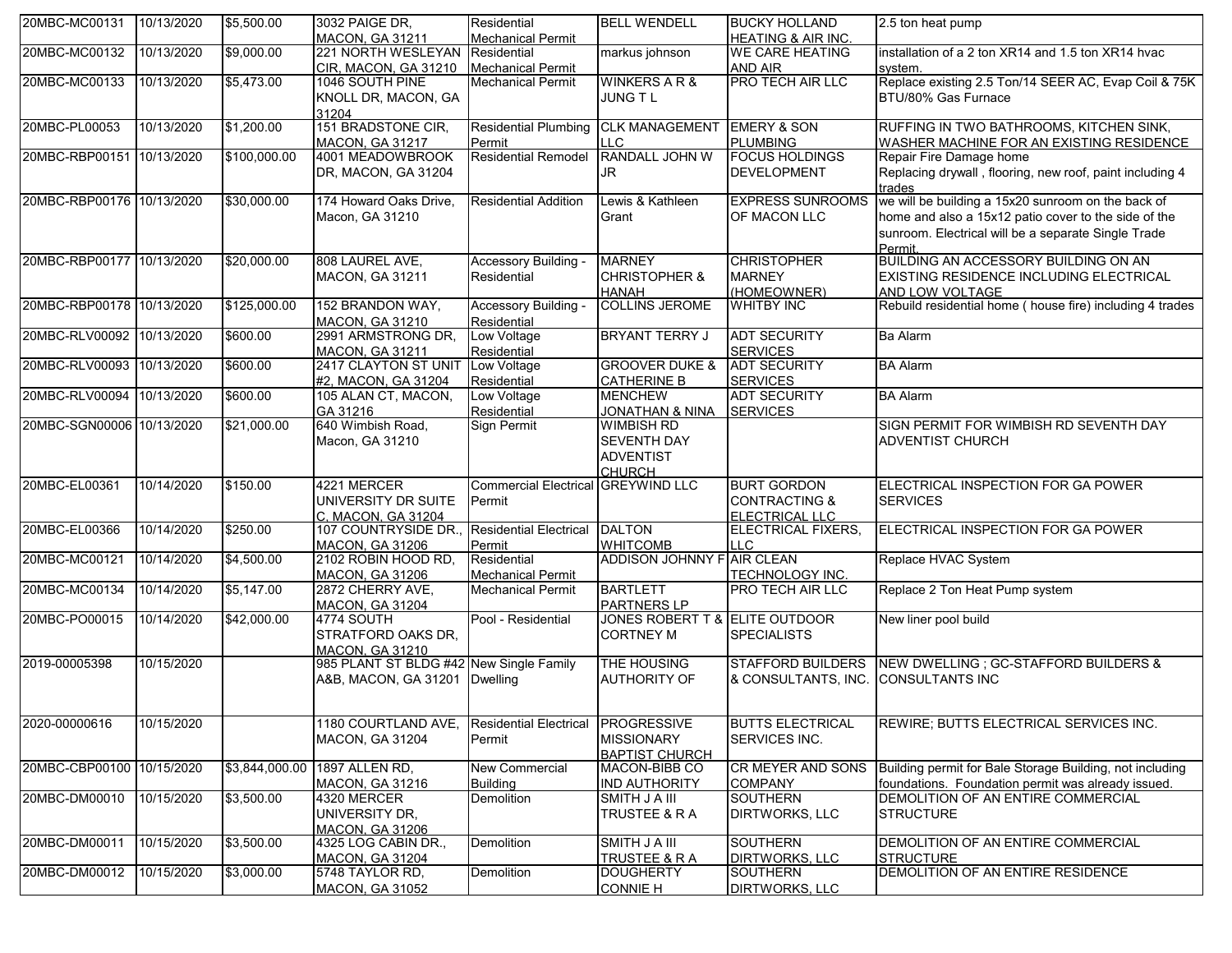| 20MBC-EL00320             | 10/15/2020 | \$6,000.00  | 3307 HOLLEY RD.<br>MACON, GA 31052                                   | <b>Commercial Electrical DOLLAR GENERAL</b><br>Permit         |                                                           | <b>BRIGHT LIGHTS</b><br><b>ELECTRIC</b>                 | DOLLAR GENERAL--ADDING 125 AMP MAIN LUG<br>120/240 PANEL, 3-40AMP 220 CIRCUITS, 1-30AMP                                                                                                                                                                                                                                  |
|---------------------------|------------|-------------|----------------------------------------------------------------------|---------------------------------------------------------------|-----------------------------------------------------------|---------------------------------------------------------|--------------------------------------------------------------------------------------------------------------------------------------------------------------------------------------------------------------------------------------------------------------------------------------------------------------------------|
|                           |            |             |                                                                      |                                                               |                                                           |                                                         | 220 CIRCUIT, 4-20AMP CIRCUITS, INSTALL<br>DISCONNECTS FOR THE FREEZERS AND COOLER<br>WALL, RELOCATE 6 END CAP POWER, RELOCATE<br>REGISTERS FIX EMERGENCY LIGHTS                                                                                                                                                          |
| 20MBC-EL00367             | 10/15/2020 | \$200.00    | 151 BRADSTONE CIR.<br><b>MACON, GA 31217</b>                         | <b>Residential Electrical</b><br>Permit                       | <b>CLK MANAGEMENT</b><br><b>LLC</b>                       | <b>GENERAL SCIENTIFIC</b>                               | MOVE SMOKE DETECTOR TO TOP OF CEILING                                                                                                                                                                                                                                                                                    |
| 20MBC-EL00368             | 10/15/2020 | \$5,500.00  | 1180 COURTLAND AVE,<br><b>MACON, GA 31204</b>                        | <b>Residential Electrical</b><br>Permit                       | PROGRESSIVE<br>MISSIONARYBAPTIS SERVICES INC.<br>T CHURCH | <b>BUTTS ELECTRICAL</b>                                 | <b>REWIRE THE HOME</b>                                                                                                                                                                                                                                                                                                   |
| 20MBC-EL00369             | 10/15/2020 | \$375.00    | <b>4500 SOUTH</b><br>BEECHWOOD DR.<br><b>MACON, GA 31210</b>         | Residential Electrical<br>Permit                              |                                                           | MILFORD CHARLES HOGAN'S ELECTRIC                        | <b>GROUNDING SYSTEM &amp; SMOKE/CARBON</b><br><b>DETECTOR</b>                                                                                                                                                                                                                                                            |
| 20MBC-EL00370             | 10/15/2020 | \$3,800.00  | 3439 KINGSBURY DR,<br><b>MACON, GA 31204</b>                         | <b>Residential Electrical</b><br>Permit                       | QUATTLEBAUM<br><b>GLORIA J</b>                            | <b>HOGAN'S ELECTRIC</b>                                 | UPGRADE SERVICE, GROUNDING SYSTEM, HARD<br>WIRED SMOKE/CARBON DETECTOR                                                                                                                                                                                                                                                   |
| 20MBC-EL00371             | 10/15/2020 | \$1,200.00  | 1147 JAMES ST,<br><b>MACON, GA 31204</b>                             | <b>Residential Electrical</b><br>Permit                       | <b>DENMARK MILTON</b>                                     | JE POWER CO                                             | <b>REPLACE ELECTRICAL PANEL</b>                                                                                                                                                                                                                                                                                          |
| 20MBC-FR00010             | 10/15/2020 | \$13,500.00 | 596 CHERRY ST,<br><b>MACON, GA 31201</b>                             | Fire Alarm                                                    | 596 CHERRY LLC                                            | PIEDMONT<br><b>ELECTRICAL</b><br>SERVICES, INC.         | Install new fire alarm system.                                                                                                                                                                                                                                                                                           |
| 20MBC-PL00055             | 10/15/2020 | \$5,000.00  | 5581 THOMASTON RD,<br><b>MACON, GA 31220</b>                         | Commercial Plumbing JWAVII MACON LLC MAKE IT HAPPEN<br>Permit |                                                           | <b>PLUMBING</b>                                         | <b>INSTALL PLUMBING FOR 18 SPECHAIRS, INSTALL Z-</b><br>WATER CLOSETS, 3 SINKS, WATER HEATER &<br><b>WASHING MACHINE</b>                                                                                                                                                                                                 |
| 20MBC-RBP00182 10/15/2020 |            | \$19,000.00 | 205 HICKORY CT,<br><b>MACON, GA 31220</b>                            | <b>Residential Addition</b>                                   | LAWSON DAPHNE L BALDWIN                                   | CONSTRUCTION<br><b>COMPANY</b>                          | Add 12 ft.x 14ft. addition to rear of house, to include<br>extension of master bedroom and new bathroom<br>including 3 trades.                                                                                                                                                                                           |
| 20MBC-RBP00183 10/15/2020 |            | \$300.00    | 5748 WHIPPOORWILL<br>DR, MACON, GA 31216                             | Accessory Building -<br>Residential                           | <b>HELTON DON D &amp;</b><br><b>CAROL J</b>               |                                                         | <b>ERECT A 70 FT RADIO TOWER</b>                                                                                                                                                                                                                                                                                         |
| 20MBC-DM00013             | 10/16/2020 | \$13,000.00 | 6465 RIVOLI DR,<br>MACON, GA 31210                                   | <b>Demolition</b>                                             | <b>SMITH CLAYTON A</b>                                    | <b>CASTEEL TRUCKING,</b><br><b>LLC</b>                  | DEMOLITION OF AN ENTIRE RESIDENCE                                                                                                                                                                                                                                                                                        |
| 20MBC-EL00372             | 10/16/2020 | \$1,500.00  | 3720 CASE ST, MACON,<br>GA 31204                                     | <b>Residential Electrical</b><br>Permit                       | <b>FLOWERS</b><br><b>CORNELIUS &amp;</b><br><b>JANICE</b> | PESCO--PITTS<br>ELECTRICAL SERVICE<br>CO.               | UPGRADE WIRING FOR AN EXISTING RESIDENCE                                                                                                                                                                                                                                                                                 |
| 20MBC-EL00373             | 10/16/2020 | \$2,450.00  | 3728 JONES RD,<br><b>MACON, GA 31216</b>                             | <b>Residential Electrical</b><br>Permit                       | <b>JR &amp; CATHY</b>                                     | HARRIS CHARLES HISTARR ELECTRICAL<br><b>CONTRACTORS</b> | replace panel and service                                                                                                                                                                                                                                                                                                |
| 20MBC-EL00374             | 10/16/2020 | \$200.00    | 4221 MERCER<br>UNIVERSITY DR SUITE<br><b>B. MACON, GA 31204</b>      | <b>Residential Electrical</b><br>Permit                       | <b>GREYWIND LLC</b>                                       |                                                         | GENERAL SCIENTIFIC VACANCY INSPECTION                                                                                                                                                                                                                                                                                    |
| 20MBC-EL00375             | 10/16/2020 | \$2,600.00  | 746 LIBERTY ST,<br><b>MACON, GA 31201</b>                            | <b>Residential Electrical</b><br>Permit                       | <b>TRINITY C M E CH</b>                                   | <b>GENERAL SCIENTIFIC</b>                               | <b>REWIRE AN EXISTING RESIDENCE</b>                                                                                                                                                                                                                                                                                      |
| 20MBC-EL00376             | 10/16/2020 | \$3,200.00  | 3293 NAPIER AVE,<br><b>MACON, GA 31204</b>                           | <b>Residential Electrical</b><br>Permit                       | <b>JDL ALPHA</b><br><b>ENTERPRISES LLC</b>                |                                                         | GENERAL SCIENTIFIC REWIRE AN EXISTING RESIDENCE                                                                                                                                                                                                                                                                          |
| 20MBC-MC00135             | 10/16/2020 | \$85,000.00 | 1342 GRAY HWY,<br><b>MACON, GA 31211</b>                             | Commercial<br><b>Mechanical Permit</b>                        | NATIONAL RETAIL<br><b>PROPERTIES L</b>                    | <b>BUZZELL PLUMBING</b><br><b>HEATING &amp; AIR INC</b> | <b>COMMERCIAL HVAC</b>                                                                                                                                                                                                                                                                                                   |
| 20MBC-MC00136 10/16/2020  |            | \$5,500.00  | 128 RIVOLI RIDGE DR,<br><b>MACON, GA 31210</b>                       | Residential<br><b>Mechanical Permit</b>                       | <b>RUCKER LEAH D</b>                                      | INC.                                                    | ETHERIDGE HTG & AIR Installing new Trane heat pump system in the upstairs                                                                                                                                                                                                                                                |
| 20MBC-PL00054             | 10/16/2020 | \$1,850.00  | 2944 AUDUBON DR,<br>MACON, GA 31204                                  | <b>Plumbing Permit</b>                                        | <b>JK GEORGIA</b><br><b>INVESTMENTS LLC</b>               | <b>MARLER'S PLUMBING</b><br><b>SERVICES</b>             | Repair/replace sewer laterals                                                                                                                                                                                                                                                                                            |
| 20MBC-RBP00184 10/16/2020 |            | \$30,000.00 | 120 BEAVER RIDGE CIR, Residential Addition<br><b>MACON, GA 31220</b> |                                                               | <b>REISE F DAVID</b>                                      |                                                         | <b>CLOSE IN CARPORT TO CREATE A GARAGE WITH</b><br>GARAGE DOORS APPROX. 500 SQUARE FT., CLOSE<br>IN EXISTING OPEN PORCH TO INCREASE LIVABLE<br><b>HEATED AND COOLED SQUARE FOOTAGE BY 350</b><br>SQ FT, MINOR ELECTRICAL INVOLVING<br>ADDING/MOVING RECEPTACLES AND LIGHTS,<br>CHECK EXTERIOR SIDING, ADD DECK OF 350 SQ |
| 20MBC-RLV00095            | 10/16/2020 | \$600.00    | 3091 ASHBY DR,<br><b>MACON, GA 31204</b>                             | Low Voltage<br>Residential                                    | COOKE KARL DAVID ADT SECURITY<br>JR.                      | <b>SERVICES</b>                                         | <b>BA Alarm</b>                                                                                                                                                                                                                                                                                                          |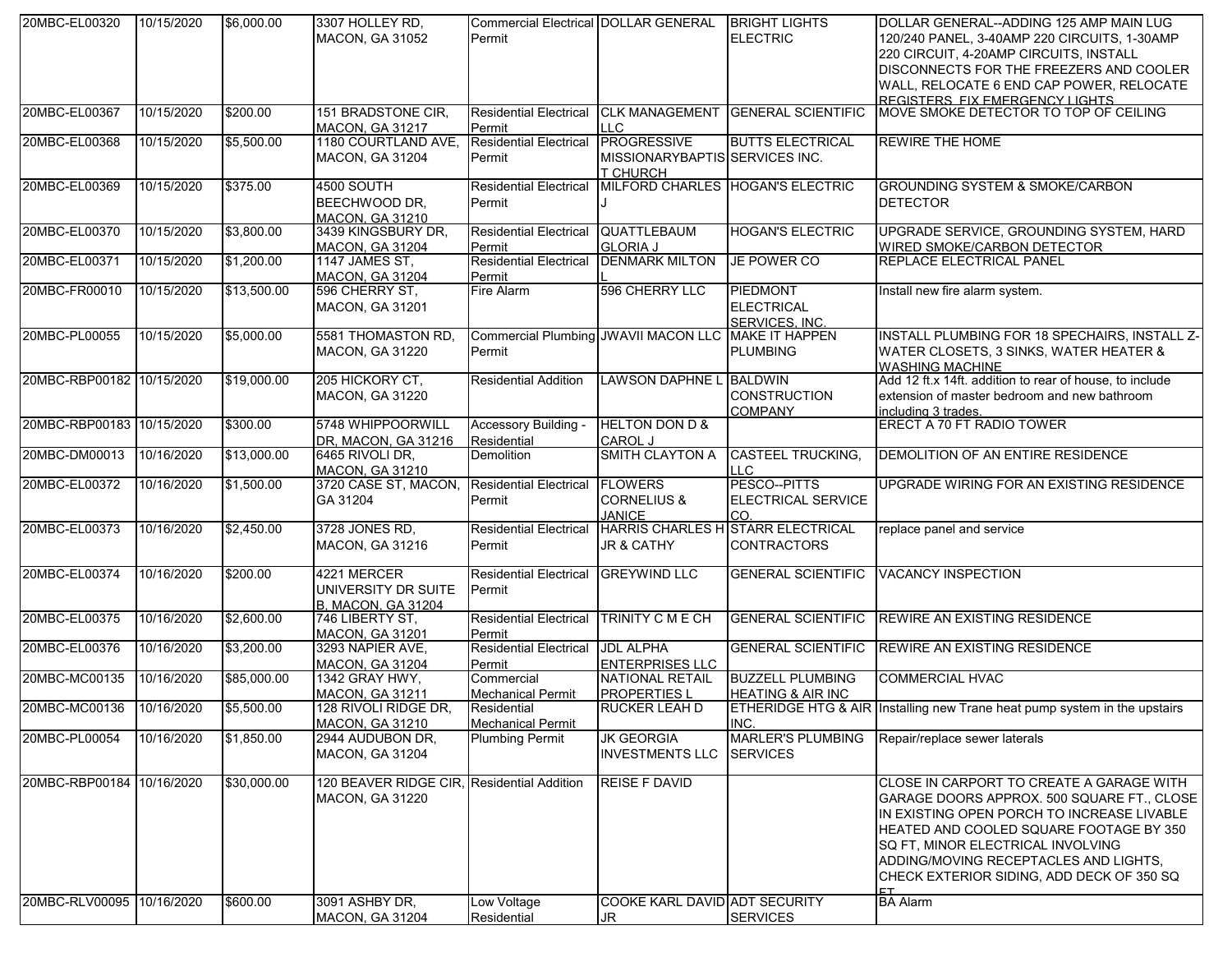| 20MBC-RLV00096 10/16/2020 |            | \$600.00       | 2817 WALMAR DR,        | Low Voltage                        | ARISIA MORTGAGE ADT SECURITY     |                                            | <b>BA Alarm</b>                                                |
|---------------------------|------------|----------------|------------------------|------------------------------------|----------------------------------|--------------------------------------------|----------------------------------------------------------------|
|                           |            |                | <b>MACON, GA 31206</b> | Residential                        | <b>INC</b>                       | <b>SERVICES</b>                            |                                                                |
| 20MBC-RLV00097            | 10/16/2020 | \$600.00       | 1352 HARDEMAN AVE,     | Low Voltage                        | <b>RUSTIN TELLEY</b>             | ADT SECURITY                               | <b>CCTV</b>                                                    |
|                           |            |                | <b>MACON, GA 31201</b> | Residential                        |                                  | <b>SERVICES</b>                            |                                                                |
| 20MBC-RLV00098 10/16/2020 |            | \$600.00       | 2987 STUART DR,        | Low Voltage                        | LESLIE JOHN F &                  | <b>ADT SECURITY</b>                        | <b>BA Alarm</b>                                                |
|                           |            |                | MACON, GA 31204        | Residential                        | <b>VERMELL J</b>                 | <b>SERVICES</b>                            |                                                                |
| 20MBC-RLV00099            | 10/16/2020 | \$600.00       | 328 ORANGE ST Apt 1,   | Low Voltage                        | <b>KEYSER BRIAN A</b>            | <b>ADT SECURITY</b>                        | <b>BA Alarm</b>                                                |
|                           |            |                | <b>MACON, GA 31201</b> | Residential                        |                                  | <b>SERVICES</b>                            |                                                                |
| 20MBC-RLV00100 10/16/2020 |            | \$600.00       | 2988 CRESTLINE DR,     | Low Voltage                        | THOMPKINS WILLIE ADT SECURITY    |                                            | <b>BA Alarm</b>                                                |
|                           |            |                | <b>MACON, GA 31204</b> | Residential                        | F JR                             | <b>SERVICES</b>                            |                                                                |
| 2020-00000024             | 10/19/2020 |                | 1471 VIRGINIA AVE,     | <b>Residential Remodel</b>         | <b>HOWARD MARY</b>               |                                            | INT. ALTERATIONS/RENOVATIONS; GARY WALKER                      |
|                           |            |                | <b>MACON, GA 31204</b> |                                    | <b>WASHINGTON</b>                |                                            |                                                                |
| 20MBC-CLV00028            | 10/19/2020 | \$5,000.00     | 5451 THOMASTON RD.     | Low Voltage                        | THOMASTON 5451                   | <b>SOUTHERN</b>                            | Phone, data, cameras, security                                 |
|                           |            |                | MACON, GA 31220        | Commercial                         | LLC                              | <b>ACOUSTICS AND</b>                       |                                                                |
|                           |            |                |                        |                                    |                                  |                                            |                                                                |
| 20MBC-EL00377             | 10/19/2020 | \$553.00       | 121 RIVOLI WOODS DR,   | <b>Residential Electrical</b>      | <b>LARKIN MICHAEL A</b>          | <b>ALARMS</b><br><b>SERVICE ELECTRIC</b>   | Replace point of attachment                                    |
|                           |            |                |                        |                                    |                                  |                                            |                                                                |
|                           |            |                | <b>MACON, GA 31210</b> | Permit                             | <b>ANGELA</b>                    | INC.                                       |                                                                |
| 20MBC-EL00378             | 10/19/2020 | \$30,000.00    | 5451 THOMASTON RD,     | <b>Commercial Electrical</b>       | <b>THOMASTON 5451</b>            | <b>SOUTHERN</b>                            | Electrical - outlets, switches, light fixtures and new circuit |
|                           |            |                | MACON, GA 31220        | Permit                             | <b>LLC</b>                       | <b>ACOUSTICS AND</b>                       | for cooler                                                     |
|                           |            |                |                        |                                    |                                  | <b>ALARMS</b>                              |                                                                |
| 20MBC-EL00379             | 10/19/2020 | \$850.00       | 4053 WORSHAM AVE,      | <b>Residential Electrical</b>      | <b>WALKER PATSY</b>              |                                            | UPGRADE PANEL BOX, UPGRADE METERBASE                           |
|                           |            |                | <b>MACON, GA 31206</b> | Permit                             |                                  |                                            |                                                                |
| 20MBC-EL00380             | 10/19/2020 | \$200.00       | 2849 WALMAR DR,        | <b>Residential Electrical</b>      | SANCHEZ-PUGA                     | <b>GENERAL SCIENTIFIC</b>                  | <b>VACANCY INSPECTION</b>                                      |
|                           |            |                | <b>MACON, GA 31206</b> | Permit                             | <b>ADRIANA &amp;</b>             |                                            |                                                                |
| 20MBC-EL00381             | 10/19/2020 | \$400.00       | 3853 GRAND AVE,        | <b>Residential Electrical</b>      | <b>AYALA JESSIE</b>              | <b>GENERAL SCIENTIFIC</b>                  | <b>REPLACE METERBASE</b>                                       |
|                           |            |                | <b>MACON, GA 31204</b> | Permit                             |                                  |                                            |                                                                |
| 20MBC-EL00382             | 10/19/2020 | \$300.00       | 4690 LOG CABIN DR      | <b>Residential Electrical</b>      | <b>CREEKSIDE VISTA</b>           | <b>BRIAN GREGORY</b>                       | <b>REPLACE MAIN BREAKER</b>                                    |
|                           |            |                |                        |                                    |                                  |                                            |                                                                |
|                           |            |                | APT 503-1, MACON, GA   | Permit                             | LLC.                             | ELECTRIC LLC                               |                                                                |
|                           |            |                | 31204                  |                                    |                                  |                                            |                                                                |
| 20MBC-MC00137             | 10/19/2020 | \$5,160.00     | 120 LAKE VIEW DR N,    | <b>Mechanical Permit</b>           | SIMMS HOWARD Z - AIR TEMPERATURE |                                            | Replace upstairs heat pump system                              |
|                           |            |                | MACON, GA 31210        |                                    | <b>DEALVAH H</b>                 | CONTROL, INC.                              |                                                                |
| 20MBC-MC00138             | 10/19/2020 | \$5,570.00     | 678 CHASTAIN PL,       | <b>Mechanical Permit</b>           | <b>CAMP JOSEPH S</b>             | <b>AIR TEMPERATURE</b>                     | Replace Heat Pump System                                       |
|                           |            |                | <b>MACON, GA 31210</b> |                                    |                                  | CONTROL, INC.                              |                                                                |
| 20MBC-MC00139             | 10/19/2020 | \$7,100.00     | 134 HEATHWOOD DR,      | Residential                        | <b>BRYANT MAXIE C &amp;</b>      | <b>WE CARE HEATING</b>                     | installation of a 3.5 ton XR14 hvac unit.                      |
|                           |            |                | <b>MACON, GA 31206</b> | <b>Mechanical Permit</b>           | <b>CALHOUN JES</b>               | <b>AND AIR</b>                             |                                                                |
| 20MBC-MC00140             | 10/19/2020 | \$5,840.00     | 4266 VALLIE DR,        | <b>Mechanical Permit</b>           | STEPHENS ANNIE L AIR TEMPERATURE |                                            | Replace heat and air conditioning system                       |
|                           |            |                | <b>MACON, GA 31204</b> |                                    |                                  | CONTROL, INC.                              |                                                                |
| 20MBC-RBP00185            | 10/19/2020 | \$6,000.00     | 631 RICHMOND ST,       | <b>Residential Remodel</b>         | <b>CHILEL CATALINA R</b>         |                                            | INSTALL SHEET ROCK AND UPDATE MECHANICAL                       |
|                           |            |                | <b>MACON, GA 31206</b> |                                    | & JUAN                           |                                            |                                                                |
| 20MBC-CBP00081 10/20/2020 |            | \$1,000,000.00 | 4760 FORSYTH RD,       | <b>Commercial Remodel WESLEYAN</b> |                                  | <b>SHERIDAN</b>                            | REMODEL OF THE WILLET MEMORIAL LIBRARY                         |
|                           |            |                |                        |                                    |                                  | <b>CONSTRUCTION</b>                        | PHASE 3 (3RD FLOOR)                                            |
|                           |            |                | MACON, GA 31210        |                                    | <b>COLLEGE</b>                   |                                            |                                                                |
|                           |            |                |                        |                                    |                                  | <b>COMPANY</b>                             |                                                                |
| 20MBC-CBP00109 10/20/2020 |            | \$155,340.00   | 2939 MCMANUS RD S,     | Commercial Remodel BETIC LLC       |                                  | <b>RENFROE</b>                             | Interior renovation including 3 trades                         |
|                           |            |                | MACON, GA 31220        |                                    |                                  | <b>CONSTRUCTION</b>                        |                                                                |
|                           |            |                |                        |                                    |                                  | <b>COMPANY LLC</b>                         |                                                                |
| 20MBC-EL00385             | 10/20/2020 | \$200.00       | 1851 KITCHENS RD,      | <b>Residential Electrical</b>      | <b>ROBERTSON</b>                 | M.L. DAVIDSON                              | Need inspection to reconnect power.                            |
|                           |            |                | <b>MACON, GA 31211</b> | Permit                             | <b>BYRON</b>                     | <b>ELECTRIC</b>                            |                                                                |
| 20MBC-EL00386             | 10/20/2020 | \$100.00       | 1185 BOULEVARD,        | <b>Residential Electrical</b>      | <b>POSTELL J C SR &amp;</b>      | <b>DICKERSON &amp; SON</b>                 | CHECK POWER GOING INTO APARTMENT,                              |
|                           |            |                | <b>MACON, GA 31211</b> | Permit                             | <b>ETAL</b>                      | <b>ELECTRIC</b>                            | <b>REQUESTED GA POWER TO INSTALL METER</b>                     |
| 20MBC-EL00387             | 10/20/2020 | \$200.00       | 581 GRENADA TERR,      | <b>Residential Electrical</b>      |                                  | <b>GLOBAL LOGISTICS GENERAL SCIENTIFIC</b> | <b>VACANCY INSPECTION</b>                                      |
|                           |            |                | <b>MACON, GA 31206</b> | Permit                             | <b>RESOURCES I</b>               |                                            |                                                                |
| 20MBC-EL00388             | 10/20/2020 | \$1,200.00     | 241 HIDDEN CREEK CIR   | <b>Residential Electrical</b>      |                                  | FORD ERNEST JR & GRIGGERS ELECTRIC         | <b>WIRE GARAGE</b>                                             |
|                           |            |                | <b>MACON, GA 31052</b> | Permit                             | <b>CHERLYN</b>                   |                                            |                                                                |
| 20MBC-EL00389             | 10/20/2020 | \$850.00       | 4001 MEADOWBROOK       | <b>Residential Electrical</b>      | RANDALL JOHN W                   | <b>ELECTRIC</b>                            | <b>TEMPORARY POWER POLE</b>                                    |
|                           |            |                |                        |                                    |                                  |                                            |                                                                |
|                           |            |                | DR, MACON, GA 31204    | Permit                             | JR                               | <b>CONNECTIONS INC.</b>                    |                                                                |
| 20MBC-MC00116             | 10/20/2020 | \$2,291.00     | 4506 RIVOLI DR,        | Residential                        | <b>CALANCHI</b>                  | <b>CONDITIONED AIR,</b>                    | <b>REPLACE GAS FURNACE</b>                                     |
|                           |            |                | <b>MACON, GA 31210</b> | <b>Mechanical Permit</b>           | <b>EARNEST M &amp;</b>           | INC.                                       |                                                                |
|                           |            |                |                        |                                    | WILLIE                           |                                            |                                                                |
| 20MBC-MC00146             | 10/20/2020 | \$1,200.00     | 3157 IMPERIAL DR.      | Residential                        | MASSEY SHIRLEY H SPECTRUM GAS    |                                            | IINSTALL GAS LINE FROM NATURAL GAS METER TO                    |
|                           |            |                | MACON, GA 31211        | <b>Mechanical Permit</b>           | <b>ETALS</b>                     | <b>SOLUTIONS LLC</b>                       | <b>STANDBY GENERATOR</b>                                       |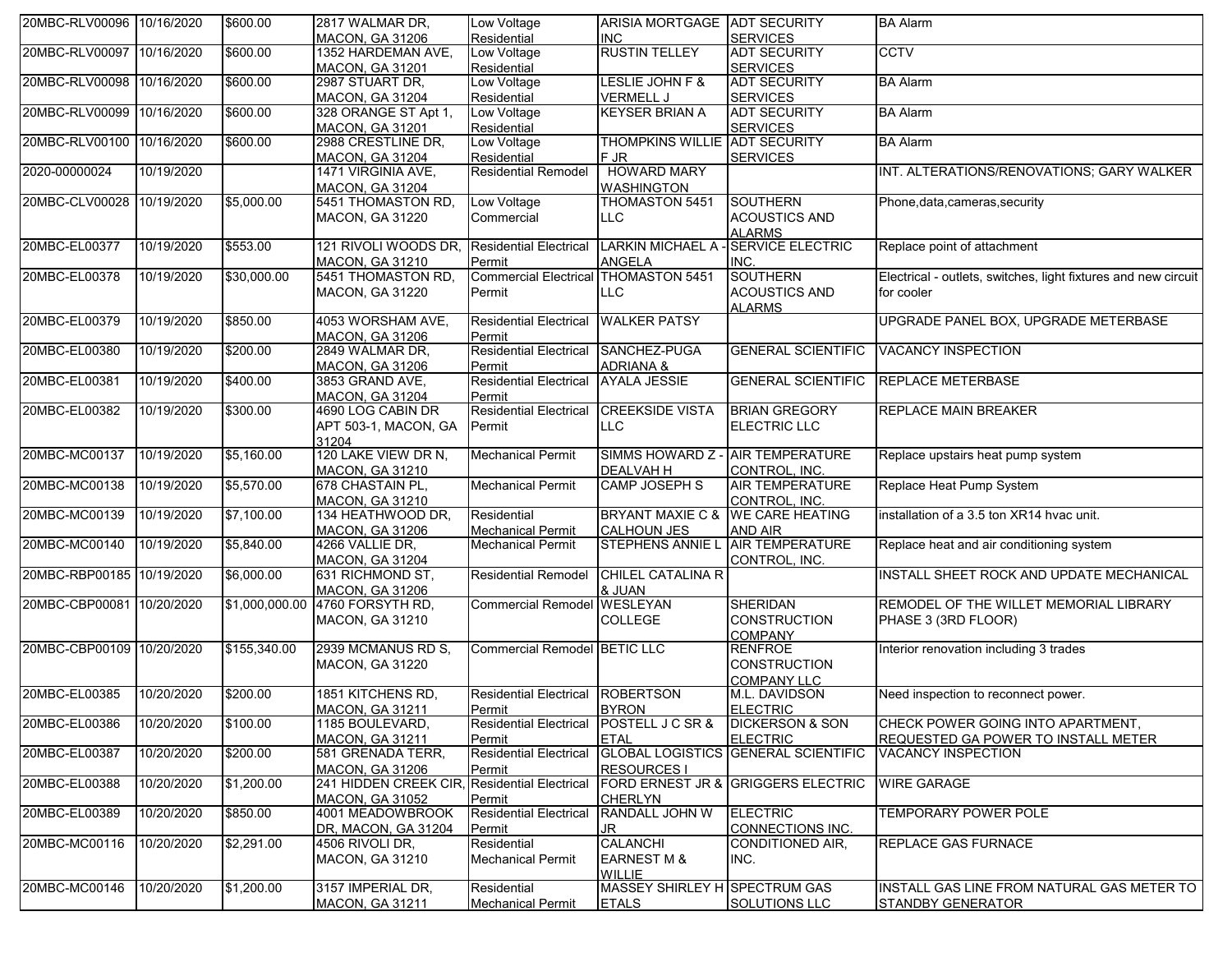| 20MBC-MC00147             | 10/20/2020 | \$1,500.00   | 5337 ARKWRIGHT RD,<br><b>MACON, GA 31210</b>  | Residential<br><b>Mechanical Permit</b>    | <b>MCGOUIRK BETTY</b>             | <b>SPECTRUM GAS</b><br><b>SOLUTIONS LLC</b> | INSTALL GAS LINE FROM NATURAL GAS METER TO<br><b>STANDBY GENERATOR</b>                         |
|---------------------------|------------|--------------|-----------------------------------------------|--------------------------------------------|-----------------------------------|---------------------------------------------|------------------------------------------------------------------------------------------------|
| 20MBC-PL00056             | 10/20/2020 | \$1,647.89   | 2311 HOLIDAY DR,                              | <b>Plumbing Permit</b>                     | JOHNSON CHA A                     | PRO TECH PLUMBING                           | <b>REPLACE GAS WATER HEATER</b>                                                                |
|                           |            |              | <b>MACON, GA 31217</b>                        |                                            |                                   |                                             |                                                                                                |
| 20MBC-PL00057             | 10/20/2020 | \$2,447.20   | 7321 BUTLER DR,                               | <b>Plumbing Permit</b>                     |                                   | EDWARDS WILLIAM PRO TECH PLUMBING           | <b>REPLACE WATER HEATER</b>                                                                    |
|                           |            |              | <b>MACON, GA 31216</b>                        |                                            | м                                 |                                             |                                                                                                |
| 20MBC-RBP00186 10/20/2020 |            | \$120,000.00 | 145 COLD CREEK                                | <b>New Single Family</b>                   | <b>VJA LLC</b>                    | <b>WJH LLC</b>                              | New Single Family Construction including 3 trades                                              |
|                           |            |              | PKWY, MACON, GA                               | <b>Dwelling</b>                            |                                   |                                             |                                                                                                |
|                           |            |              | 31210                                         |                                            |                                   |                                             |                                                                                                |
| 20MBC-RBP00187 10/20/2020 |            | \$120,000.00 | 143 COLD CREEK                                | <b>New Single Family</b>                   | <b>VJA LLC</b>                    | <b>WJH LLC</b>                              | New Construction Single Family including 3 trades                                              |
|                           |            |              | PKWY, MACON, GA                               | <b>Dwelling</b>                            |                                   |                                             |                                                                                                |
|                           |            |              | 31210                                         |                                            |                                   |                                             |                                                                                                |
| 20MBC-RBP00188 10/20/2020 |            | \$120,000.00 | 141 COLD CREEK                                | <b>New Single Family</b>                   | <b>VJA LLC</b>                    | <b>WJH LLC</b>                              | New Construction Single Family including 3 trades                                              |
|                           |            |              | PKWY, MACON, GA                               | <b>Dwelling</b>                            |                                   |                                             |                                                                                                |
|                           |            |              | 31210                                         |                                            |                                   |                                             |                                                                                                |
| 20MBC-RBP00189 10/20/2020 |            | \$120,000.00 | 137 COLD CREEK                                | <b>New Single Family</b>                   | <b>VJA LLC</b>                    | <b>WJH LLC</b>                              | New Construction Single Family including 3 trades                                              |
|                           |            |              | PKWY, MACON, GA                               | Dwelling                                   |                                   |                                             |                                                                                                |
|                           |            |              | 31210                                         |                                            |                                   |                                             |                                                                                                |
| 20MBC-RBP00191 10/20/2020 |            | \$75,000.00  | 987 HIGH ST, MACON,                           | <b>Residential Remodel</b>                 | <b>JAMES</b>                      | <b>YUN'S GENERAL</b>                        | REMODEL 3 BATHROOMS AND ADD A CLOSET IN                                                        |
|                           |            |              | GA 31201                                      |                                            | <b>WHITEHURST</b>                 | <b>CONTRACTING</b>                          | <b>AN ATTIC</b>                                                                                |
| 20MBC-RBP00192 10/20/2020 |            | \$120,000.00 | 139 COLD CREEK                                | <b>New Single Family</b>                   | <b>VJA LLC</b>                    | WJH LLC                                     | New Construction Single Family including 3 trades                                              |
|                           |            |              | PKWY, MACON, GA                               | <b>Dwelling</b>                            |                                   |                                             |                                                                                                |
|                           |            |              | 31210<br>4388 ROBINSON RD,                    |                                            | <b>NEW PILGRIM</b>                |                                             |                                                                                                |
| 20MBC-CLV00029            | 10/21/2020 | \$600.00     |                                               | Low Voltage                                |                                   | <b>ADT SECURITY</b>                         | <b>BA Alarm</b>                                                                                |
| 20MBC-CLV00030 10/21/2020 |            | \$600.00     | <b>MACON, GA 31204</b><br>3518 JEFFERSONVILLE | Commercial<br>Low Voltage                  | MISSIONARY -<br><b>CHARANIA</b>   | <b>SERVICES</b><br><b>ADT SECURITY</b>      | <b>BA Alarm</b>                                                                                |
|                           |            |              |                                               | Commercial                                 | <b>INVESTMENT INC</b>             | <b>SERVICES</b>                             |                                                                                                |
| 20MBC-EL00383             | 10/21/2020 | \$200.00     | RD, MACON, GA 31217<br>3013 RIDGE AVE APT     | <b>Commercial Electrical RIVIERA COURT</b> |                                   | M.L. DAVIDSON                               | Replace lugs and run ground wire.                                                              |
|                           |            |              | F3, MACON, GA 31204                           | Permit                                     | <b>MACON LLC</b>                  | <b>ELECTRIC</b>                             |                                                                                                |
| 20MBC-EL00384             | 10/21/2020 | \$200.00     | 3013 RIDGE AVE APT                            | Commercial Electrical RIVIERA COURT        |                                   | M.L. DAVIDSON                               | Replace lugs and run ground wire.                                                              |
|                           |            |              | F4, MACON, GA 31204                           | Permit                                     | <b>MACON LLC</b>                  | <b>ELECTRIC</b>                             |                                                                                                |
| 20MBC-EL00390             | 10/21/2020 | \$2,800.00   | 1271 WOOLFOLK ST                              | <b>Residential Electrical</b>              | <b>DUNAGAN GARY D</b>             | <b>GENERAL SCIENTIFIC</b>                   | <b>REWIRE FOR APT 62</b>                                                                       |
|                           |            |              | APT 62, MACON, GA                             | Permit                                     |                                   |                                             |                                                                                                |
|                           |            |              | 31217                                         |                                            |                                   |                                             |                                                                                                |
| 20MBC-EL00391             | 10/21/2020 | \$2,800.00   | 1271 WOOLFOLK ST                              | <b>Residential Electrical</b>              | <b>DUNAGAN GARY D</b>             | <b>GENERAL SCIENTIFIC REWIRE</b>            |                                                                                                |
|                           |            |              | APT 60, MACON, GA                             | Permit                                     |                                   |                                             |                                                                                                |
|                           |            |              | 31217                                         |                                            |                                   |                                             |                                                                                                |
| 20MBC-EL00393             | 10/21/2020 | \$213,080.00 | 1931 ROCKY CREEK RD                           | <b>Commercial Electrical MACON-BIBB</b>    |                                   | <b>MIDDLE GEORGIA</b>                       | Remove old wood poles and install new Musco sports                                             |
|                           |            |              | <b>MACON, GA 31206</b>                        | Permit                                     | <b>COUNTY</b>                     | OUTDOOR LIGHTING                            | lighting system (same as the other parks) Directional                                          |
|                           |            |              |                                               |                                            |                                   |                                             | bore from service to each pole and conduit pullback.                                           |
|                           |            |              |                                               |                                            |                                   |                                             | Install copper wire. Install new 300 amp panel.<br> INSTALLATION OF 18' X 36' RECTANGLE GUNITE |
| 20MBC-PO00016             | 10/21/2020 | \$36,000.00  | 7738 LWR THOMASTON                            | Pool - Residential                         | <b>FERRO WILLIAM A</b>            |                                             |                                                                                                |
|                           |            |              | RD, MACON, GA 31220                           |                                            |                                   |                                             | POOL WITH DECKING                                                                              |
| 20MBC-PO00018             | 10/21/2020 | \$40,000.00  | 636 MILLRUN CT,                               | Pool - Residential                         | <b>WELLS BRIAN M &amp;</b>        | AMF COMPANIES, LLC                          | Install an in-ground fiberglass pool 20ft behind the                                           |
|                           |            |              | <b>MACON, GA 31210</b>                        |                                            | <b>HERBERT LEE</b>                |                                             | existing house with a 3ft deck surrounding the pool.                                           |
| 20MBC-RBP00190 10/21/2020 |            | \$161,769.00 | 204 SHORELINE WAY,                            | <b>New Single Family</b>                   | <b>THREE OAKS</b>                 | <b>THREE OAKS</b>                           | New single family home including 3 trades                                                      |
|                           |            |              | MACON, GA 31052                               | Dwelling                                   | CONST & DEV INC                   | CONSTRUCTION AND                            |                                                                                                |
|                           |            |              |                                               |                                            |                                   | DEVELOPMENT, INC                            |                                                                                                |
|                           |            |              |                                               | <b>New Single Family</b>                   |                                   |                                             |                                                                                                |
| 20MBC-RBP00193 10/21/2020 |            | \$150,000.00 | 229 LANNINGTON DR,                            |                                            | <b>PROJECT</b>                    | <b>PROJECT</b>                              | NEW SINGLE FAMILY DWELLING INCLUDING                                                           |
|                           |            |              | <b>MACON, GA 31052</b>                        | Dwelling                                   | <b>DEVELOPMENT</b>                | <b>DEVELOPMENT &amp;</b>                    | ELECTRICAL, MECHANICAL, PLUMBING                                                               |
| 20MBC-RBP00194 10/21/2020 |            | \$150,000.00 | 233 LANNINGTON DR,                            | <b>New Single Family</b>                   | <b>AND MGMT</b><br><b>PROJECT</b> | <b>MANAGEMENT, LLC</b><br><b>PROJECT</b>    | NEW SINGLE FAMILY DWELLING INCLUDING                                                           |
|                           |            |              | <b>MACON, GA 31052</b>                        | <b>Dwelling</b>                            | <b>DEVELOPMENT</b>                | <b>DEVELOPMENT &amp;</b>                    | ELECTRICAL, MECHANICAL, PLUMBING                                                               |
|                           |            |              |                                               |                                            |                                   | <b>MANAGEMENT, LLC</b>                      |                                                                                                |
| 20MBC-RBP00195 10/21/2020 |            | \$175,000.00 | 237 LANNINGTON DR,                            | <b>New Single Family</b>                   | AND MGMT<br><b>PROJECT</b>        | <b>PROJECT</b>                              | NEW SINGLE FAMILY DWELLING INCLUDING                                                           |
|                           |            |              | MACON, GA 31052                               | <b>Dwelling</b>                            | DEVELOPMENT                       | <b>DEVELOPMENT &amp;</b>                    | ELECTRICAL, MECHANICAL, PLUMBING                                                               |
|                           |            |              |                                               |                                            | AND MGMT                          | MANAGEMENT, LLC                             |                                                                                                |
| 20MBC-RLV00101            | 10/21/2020 | \$600.00     | 431 WAVERLY LN,                               | Low Voltage                                | <b>SHARAFI MAJID</b>              | <b>ADT SECURITY</b>                         | <b>BA Alarm</b>                                                                                |
|                           |            |              | <b>MACON, GA 31210</b>                        | Residential                                |                                   | <b>SERVICES</b>                             |                                                                                                |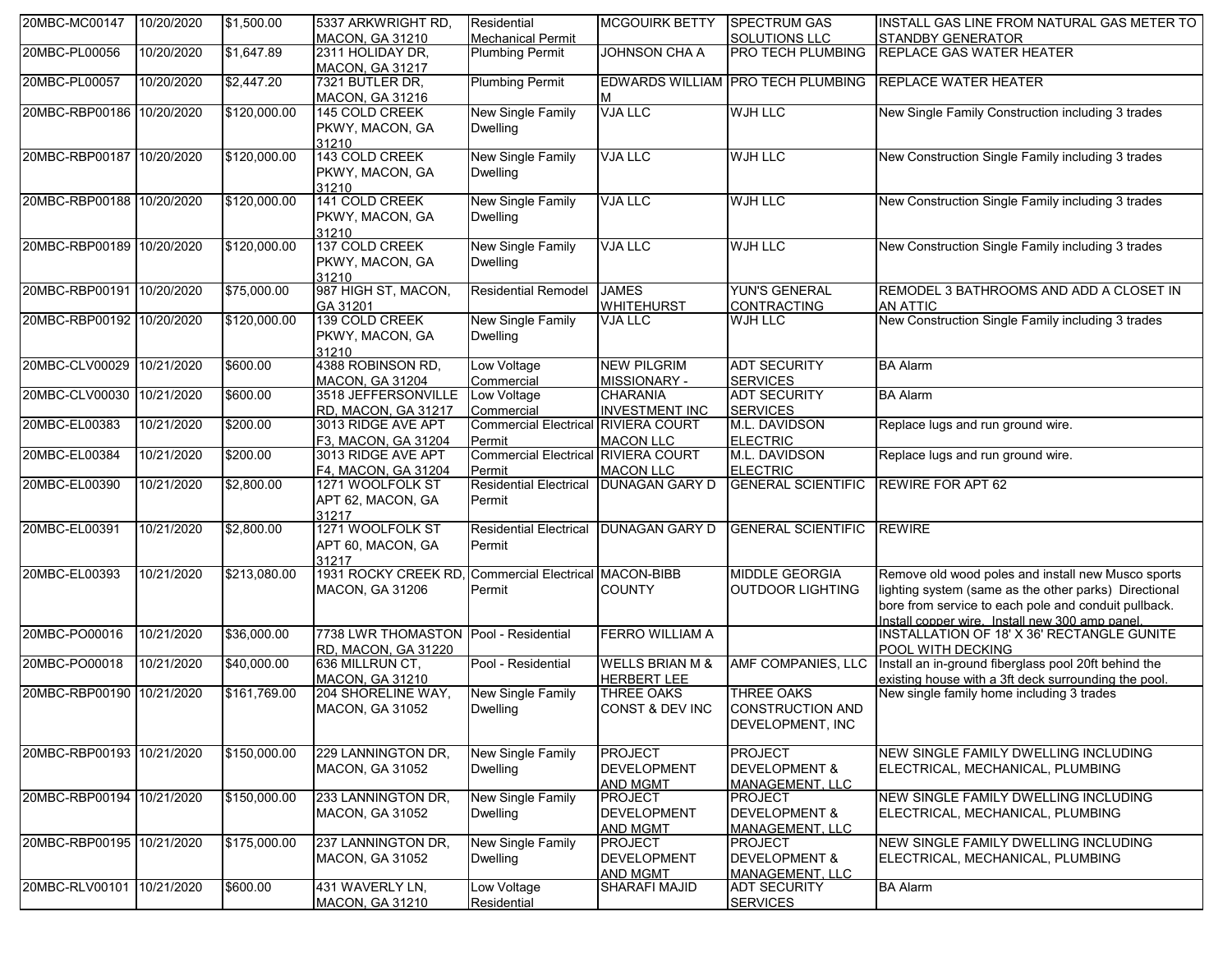| 20MBC-RLV00102 10/21/2020 |            | \$600.00     | 3375 VISTA CIR.                       | Low Voltage                             | <b>CABLE PAUL A</b>                         | <b>ADT SECURITY</b>           | <b>BA Alarm</b>                                                                                           |
|---------------------------|------------|--------------|---------------------------------------|-----------------------------------------|---------------------------------------------|-------------------------------|-----------------------------------------------------------------------------------------------------------|
|                           |            |              | <b>MACON, GA 31204</b>                | Residential                             |                                             | <b>SERVICES</b>               |                                                                                                           |
| 20MBC-RLV00103 10/21/2020 |            | \$600.00     | 2417 CLAYTON ST,                      | Low Voltage                             | <b>GROOVER DUKE &amp;</b>                   | <b>ADT SECURITY</b>           | <b>BA Alarm</b>                                                                                           |
|                           |            |              | <b>MACON, GA 31204</b>                | Residential                             | <b>CATHERINE B</b>                          | <b>SERVICES</b>               |                                                                                                           |
| 20MBC-RLV00104 10/21/2020 |            | \$600.00     | 432 APPLE BLOSSOM                     | Low Voltage                             | <b>LOCKETT DAVID &amp;</b>                  | <b>ADT SECURITY</b>           | <b>BA Alarm</b>                                                                                           |
|                           |            |              | WAY, MACON, GA 31217 Residential      |                                         | <b>LATRENAD</b>                             | <b>SERVICES</b>               |                                                                                                           |
| 20MBC-RO00006             | 10/21/2020 | \$9,000.00   | 246 MADISON SOUTH                     | <b>Residential Reroof</b>               | <b>KANG KILSUNG &amp;</b>                   |                               | <b>REROOF ON AN EXISTING RESIDENCE</b>                                                                    |
|                           |            |              | DR, MACON, GA 31220                   |                                         | <b>PARK JIEUN</b>                           |                               |                                                                                                           |
| 20MBC-CBP00094 10/22/2020 |            | \$200,000.00 | 2015 FELTON AVE,                      | <b>Commercial Remodel</b>               | MACON-BIBB CO                               | <b>SHERIDAN</b>               | Macon Housing Authority Central Office Lobby                                                              |
|                           |            |              | MACON, GA 31201                       |                                         | <b>HOUSING AUTH</b>                         | <b>CONSTRUCTION</b>           | Renovations                                                                                               |
|                           |            |              |                                       |                                         |                                             | <b>COMPANY</b>                | renovate existing lobby and reception space                                                               |
|                           |            |              |                                       |                                         |                                             |                               | - renovate existing public toilets                                                                        |
|                           |            |              |                                       |                                         |                                             |                               | - parking modifications for van accessible space<br>Remodel existing restaurant into Taiwanese restaurant |
| 20MBC-CBP00118 10/22/2020 |            | \$50,000.00  | 3896 Pio Nono Avenue,                 | <b>Commercial Remodel</b>               |                                             | <b>SUNRISE DESIGN &amp;</b>   |                                                                                                           |
|                           |            |              | Macon, GA 31206                       |                                         |                                             | DECORATION LLC                | per approved plan, red line if any including 3 trades.                                                    |
| 20MBC-EL00392             | 10/22/2020 | \$2,623.50   | 771 BOULEVARD,                        | <b>Residential Electrical</b>           | <b>GARMON WILLIE P</b>                      | <b>SERVICE ELECTRIC</b>       | Panel and Service Change                                                                                  |
|                           |            |              | <b>MACON, GA 31211</b>                | Permit<br><b>Residential Electrical</b> |                                             | INC.                          | MASSEY SHIRLEY H LANCE ELECTRIC, INC. INSTALL BACK UP GENERATOR                                           |
| 20MBC-EL00394             | 10/22/2020 | \$8,500.00   | 3157 IMPERIAL DR,                     |                                         |                                             |                               |                                                                                                           |
| 20MBC-EL00395             | 10/22/2020 | \$8,500.00   | MACON, GA 31211<br>5337 ARKWRIGHT RD, | Permit<br><b>Residential Electrical</b> | <b>ETALS</b><br><b>MCGOUIRK BETTY</b>       |                               | LANCE ELECTRIC, INC. INSTALL BACK UP GENERATOR                                                            |
|                           |            |              | <b>MACON, GA 31210</b>                | Permit                                  |                                             |                               |                                                                                                           |
| 20MBC-EL00396             | 10/22/2020 | \$500.00     | 712 EDWARDS AVE,                      | <b>Residential Electrical</b>           | <b>SMITH MARY LEE</b>                       | <b>GENERAL SCIENTIFIC</b>     | <b>CHANGE METERBASE.</b>                                                                                  |
|                           |            |              | <b>MACON, GA 31204</b>                | Permit                                  |                                             |                               |                                                                                                           |
| 20MBC-EL00400             | 10/22/2020 | \$200.00     | 4205 CYNDY JO CIR,                    | <b>Residential Electrical</b>           | <b>WESTFAUL</b>                             | <b>K &amp; P ELECTRICAL</b>   | <b>REPLACE ENTRANCE WIRE</b>                                                                              |
|                           |            |              | <b>MACON, GA 31216</b>                | Permit                                  | <b>PATRICIA S</b>                           | <b>SERVICES INC</b>           |                                                                                                           |
| 20MBC-EL00401             | 10/22/2020 | \$2,000.00   | 3328 ATKINS DR,                       | <b>Residential Electrical</b>           | <b>TEASLEY ANTHANY K &amp; P ELECTRICAL</b> |                               | UPGRADE TO 200 AMP SERVICE                                                                                |
|                           |            |              | <b>MACON, GA 31204</b>                | Permit                                  | <b>SUVENE</b>                               | <b>SERVICES INC</b>           |                                                                                                           |
| 20MBC-FR00041             | 10/22/2020 | \$13,420.00  | 93 GATEWAY DR,                        | Fire Alarm                              | THE BETZEL                                  |                               | MITEC CONTROLS INC. Proposed Fire Alarm Detection for review                                              |
|                           |            |              | <b>MACON, GA 31210</b>                |                                         | <b>GROUP LLC</b>                            |                               |                                                                                                           |
| 20MBC-MC00142             | 10/22/2020 | \$4,789.00   | 6999 COLUMBUS RD,                     | Residential                             | <b>JONES DAVID &amp;</b>                    | <b>BUCKY HOLLAND</b>          | 3 ton heat pump                                                                                           |
|                           |            |              | <b>MACON, GA 31052</b>                | <b>Mechanical Permit</b>                | <b>BETTY A</b>                              | <b>HEATING &amp; AIR INC.</b> |                                                                                                           |
| 20MBC-RBP00196 10/22/2020 |            | \$24,000.00  | 4216 WEST OAK DR,                     | <b>Residential Remodel</b>              | <b>SAMPSON</b>                              |                               | BALDWIN BROOKE LLC INTERIOR ALTERATIONS/RENOVATIONS                                                       |
|                           |            |              | <b>MACON, GA 31210</b>                |                                         | ROOSEVELT JR -                              |                               |                                                                                                           |
| 20MBC-RLV00105 10/22/2020 |            | \$600.00     | 6251 GOVERNOR                         | Low Voltage                             | <b>MANIS ANDREW &amp;</b>                   | <b>ADT SECURITY</b>           | <b>BA Alarm</b>                                                                                           |
|                           |            |              | MACDONALD DR,                         | Residential                             | LINDA G                                     | <b>SERVICES</b>               |                                                                                                           |
|                           |            |              | <b>MACON. GA 31052</b>                |                                         |                                             |                               |                                                                                                           |
| 20MBC-RLV00106 10/22/2020 |            | \$600.00     | 443 APPLE BLOSSOM                     | Low Voltage                             | <b>COLEY GISELA</b>                         | <b>ADT SECURITY</b>           | <b>BA</b> Alarm                                                                                           |
|                           |            |              | WAY, MACON, GA 31217                  | Residential                             | <b>BEATRICE</b>                             | <b>SERVICES</b>               |                                                                                                           |
| 20MBC-CBP00102 10/23/2020 |            | \$50,000.00  | 1477 GRAY HWY,                        | <b>Tenant Finish</b>                    | <b>RCC WALNUT</b>                           | CHIN HO YI                    | IT IS EXISTING NAIL SALON AND ADD NEXT SPACE                                                              |
|                           |            |              | <b>MACON, GA 31211</b>                |                                         | <b>CREEK PLAZA LLC</b>                      |                               | INTERIOR FINISH ONLY INCLUDING NO TRADES                                                                  |
| 20MBC-CBP00119 10/23/2020 |            | \$75,000.00  | 1200 FIFTH ST, MACON,                 | <b>Commercial Addition</b>              | <b>COMACHI MACON</b>                        | <b>ARD CONSTRUCTION</b>       | Pre-engineered 2,000 s.f. metal building addition to                                                      |
|                           |            |              | GA 31201                              |                                         | <b>INVST DIV LLC</b>                        | INC.                          | existing business. Increased building area and occupant                                                   |
|                           |            |              |                                       |                                         |                                             |                               | load will require a new CO being issued for project                                                       |
| 20MBC-EL00397             | 10/23/2020 | \$1,200.00   | 5411 HOUSTON RD Lot                   | <b>Residential Electrical</b>           | <b>SKYVIEW</b>                              | <b>ALFREDO DANIEL</b>         | Lot 50 new 200 amp service                                                                                |
|                           |            |              | 50, MACON, GA 31216                   | Permit                                  | <b>INVESTMENTS LLC</b>                      |                               |                                                                                                           |
| 20MBC-EL00398             | 10/23/2020 | \$1,500.00   | 3310 PIO NONO AVE                     | <b>Commercial Electrical</b>            | <b>SKYVIEW</b>                              | <b>ALFREDO DANIEL</b>         | 200 amps Service                                                                                          |
|                           |            |              | Unit C, MACON, GA                     | Permit                                  | <b>INVESTMENTS LLC</b>                      |                               |                                                                                                           |
| 20MBC-EL00399             | 10/23/2020 | \$1,200.00   | 5411 HOUSTON RD Lot                   | <b>Residential Electrical</b>           | <b>SKYVIEW</b>                              | ALFREDO DANIEL                | Lot 58, Service 200 amps                                                                                  |
|                           |            |              | 58, MACON, GA 31216                   | Permit                                  | <b>INVESTMENTS LLC</b>                      |                               |                                                                                                           |
| 20MBC-EL00402             | 10/23/2020 | \$7,000.00   | 2952 REGINA DR,                       | <b>Residential Electrical</b>           | <b>GORDON HOMER</b>                         | <b>STARR ELECTRICAL</b>       | install generator and transfer switch                                                                     |
|                           |            |              | <b>MACON, GA 31216</b>                | Permit                                  |                                             | <b>CONTRACTORS</b>            |                                                                                                           |
|                           |            |              |                                       |                                         |                                             |                               |                                                                                                           |
| 20MBC-EL00404             | 10/23/2020 | \$800.00     | 872 BEDINGFIELD AVE,                  | <b>Residential Electrical</b>           | <b>KBW INVESTMENTS</b>                      |                               | REPAIR/REPLACE WIRING.                                                                                    |
|                           |            |              | <b>MACON, GA 31206</b>                | Permit                                  | <b>PROPERTIES</b>                           |                               | <b>REPLACE METERBASE</b>                                                                                  |
| 20MBC-EL00405             | 10/23/2020 | \$950.00     | 1311 KING ARTHUR DR,                  | <b>Residential Electrical</b>           | <b>BEASLEY</b>                              | JE POWER CO                   |                                                                                                           |
|                           |            |              | <b>MACON, GA 31220</b>                | Permit                                  | <b>CHRISTOPHER</b>                          |                               |                                                                                                           |
| 20MBC-MC00150             | 10/23/2020 | \$4,800.00   | 1239 CRADDOCK WAY,                    | Residential                             | <b>TODD</b><br>SMITH CHARLES D              |                               | AIRWORKS HEATING & Gas electric HVAC equipment only- 2 ton                                                |
|                           |            |              | MACON, GA 31210                       | <b>Mechanical Permit</b>                | & KELLI H                                   | <b>COOLING</b>                |                                                                                                           |
|                           |            |              |                                       |                                         |                                             |                               |                                                                                                           |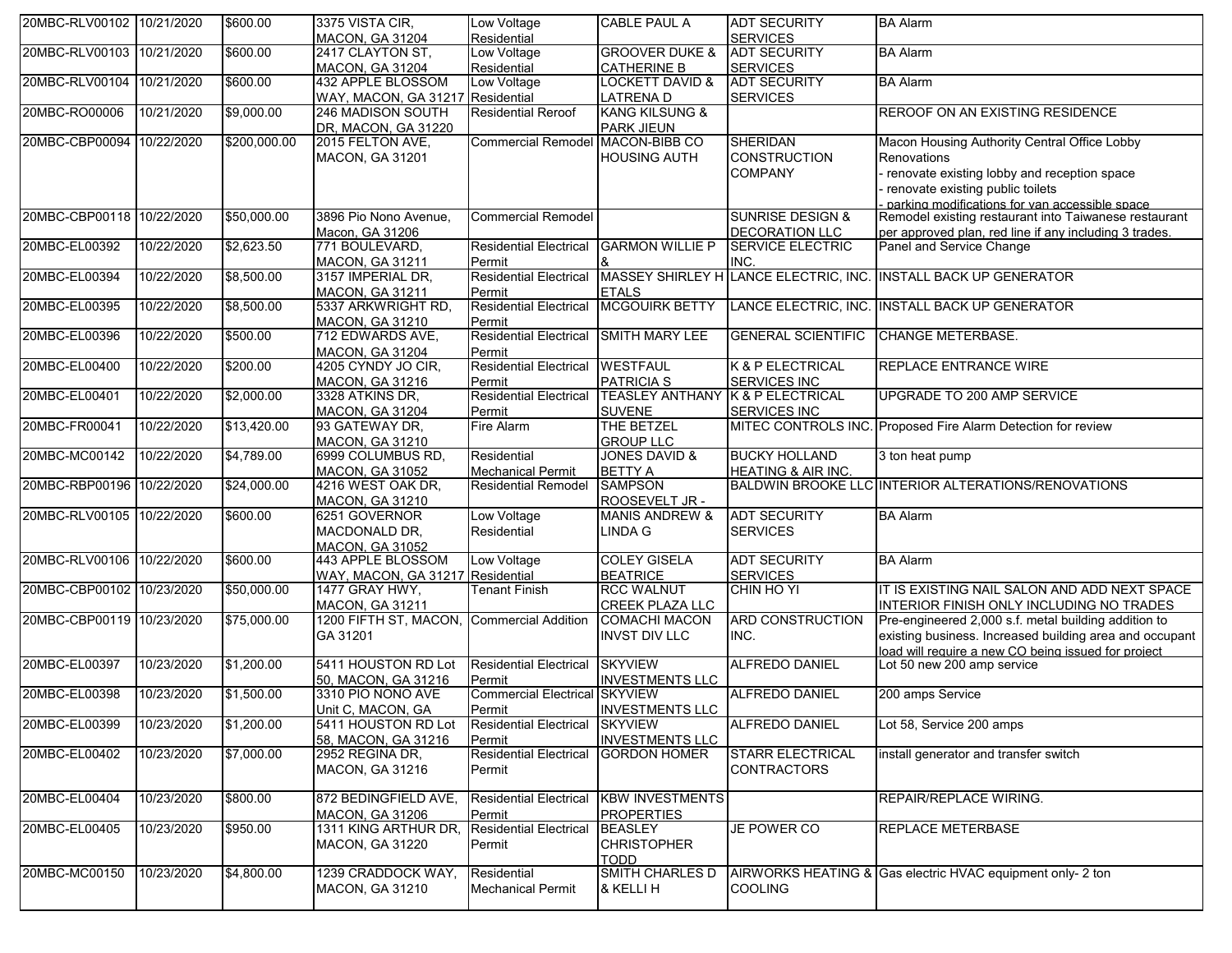| 20MBC-RLV00107 10/23/2020 |            | \$600.00       | 518 LITCHFIELD DR,                         | Low Voltage                           | <b>BOYKIN LATISA</b>                  | <b>ADT SECURITY</b>           | <b>BA Alarm</b>                                                            |
|---------------------------|------------|----------------|--------------------------------------------|---------------------------------------|---------------------------------------|-------------------------------|----------------------------------------------------------------------------|
|                           |            |                | <b>MACON, GA 31220</b>                     | Residential                           | <b>DANIEL &amp; ANGEL</b>             | <b>SERVICES</b>               |                                                                            |
| 20MBC-RLV00108 10/23/2020 |            | \$600.00       | 3983 DOVER ST,                             | Low Voltage                           | THARPE JEFFERY & ADT SECURITY         |                               | <b>BA Alarm</b>                                                            |
|                           |            |                | <b>MACON, GA 31204</b>                     | Residential                           | <b>KIMBERLY</b>                       | <b>SERVICES</b>               |                                                                            |
| 20MBC-RLV00109 10/23/2020 |            | \$600.00       | 4388 Robinson Rd                           | Low Voltage                           | New Pilgrim Baptist                   | <b>ADT SECURITY</b>           | <b>BA Alarm</b>                                                            |
|                           |            |                | Santuary, Macon, GA                        | Residential                           | Church                                | <b>SERVICES</b>               |                                                                            |
| 20MBC-RLV00110 10/23/2020 |            |                | 31204<br>2417 CLAYTON ST Unit              |                                       | <b>GROOVER DUKE &amp;</b>             |                               |                                                                            |
|                           |            | \$600.00       |                                            | Low Voltage                           |                                       | <b>ADT SECURITY</b>           | <b>BA Alarm</b>                                                            |
| 20MBC-EL00403             | 10/26/2020 | \$350.00       | 2, MACON, GA 31204<br>1690 UPPER RIVER RD, | Residential<br>Residential Electrical | <b>CATHERINE B</b><br>SAI REAL ESTATE | <b>SERVICES</b>               | The power has been off over six months, I am permitting                    |
|                           |            |                |                                            |                                       |                                       | TJ ELECTRIC                   |                                                                            |
|                           |            |                | MACON, GA 31211                            | Permit                                | <b>HOLDINGS LLC</b>                   |                               | the job to get you to come out and see if we can get the                   |
| 20MBC-EL00406             | 10/26/2020 | \$3,000.00     | 3468 Austin Place,                         | <b>Residential Electrical</b>         | A.T. Holt Company                     | M.L. DAVIDSON                 | power back on.<br>Service change and repairs                               |
|                           |            |                | Macon, GA 31204                            | Permit                                |                                       | <b>ELECTRIC</b>               |                                                                            |
| 20MBC-EL00407             | 10/26/2020 | \$800.00       | 3276 TOOLE DR,                             | <b>Residential Electrical</b>         | <b>GREENE DARRYL &amp;</b>            | <b>HOGAN'S ELECTRIC</b>       | REBUILD SERVICE, UPDATE GROUNDING SYSTEM,                                  |
|                           |            |                | MACON, GA 31204                            | Permit                                | <b>HILL NELSON</b>                    |                               | SMOKE/ CARBON DETECTOR.                                                    |
| 20MBC-EL00408             | 10/26/2020 | \$875.00       | 1400 LAKE VALLEY DR,                       | <b>Residential Electrical</b>         | <b>SAGNIBENE</b>                      | <b>AMEN ELECTRIC</b>          | REPLACE METERBASE AND WEATHER HEAD.                                        |
|                           |            |                | MACON, GA 31210                            | Permit                                | <b>DEBORAH K-</b>                     |                               |                                                                            |
|                           |            |                |                                            |                                       | <b>FRANK</b>                          |                               |                                                                            |
| 20MBC-EL00409             | 10/26/2020 | \$1,200.00     | 3230 JOSEPH WALLER                         | <b>Residential Electrical</b>         | <b>WILLIAMS</b>                       |                               | PRINCE ELECTRIC CO. UPGRADE SERVICE/PANEL FROM 100A TO 200A.               |
|                           |            |                | DR, MACON, GA 31217                        | Permit                                | ALESANDER E &                         |                               |                                                                            |
|                           |            |                |                                            |                                       | <b>MELBA</b>                          |                               |                                                                            |
| 20MBC-FR00044             | 10/26/2020 | \$8,500.00     | 420 college st., macon,                    | <b>Fire Sprinkler</b>                 | college hill properties               |                               | GEORGIA AUTOMATIC adding 13r sprinkler system to existing bldg. for family |
|                           |            |                | GA 31201                                   |                                       |                                       | <b>SPRINKLER</b>              | dwelling units                                                             |
|                           |            |                |                                            |                                       |                                       |                               |                                                                            |
| 20MBC-MC00151             | 10/26/2020 | \$5,142.00     | 3115 BLOOMFIELD DR,                        | Mechanical Permit                     | <b>GRANT SEAN D &amp;</b>             | PRO TECH AIR LLC              | Replace 2.5 Heat Pump system                                               |
|                           |            |                | <b>MACON, GA 31206</b>                     |                                       | <b>GLADYS</b>                         |                               |                                                                            |
| 20MBC-RBP00198 10/26/2020 |            | \$33,000.00    | 2527 MAFIEL DR,                            | <b>Residential Remodel</b>            | FINNEY WILLIE SR - WILLIE FINNEY      |                               | RESIDENTIAL ADDITION.                                                      |
|                           |            |                | <b>MACON, GA 31211</b>                     |                                       | <b>VICKIED</b>                        | (HOMEOWNER)                   |                                                                            |
| 20MBC-RLV00111            | 10/26/2020 | \$600.00       | 1900 WESLEYAN DR                           | Low Voltage                           | <b>CMF FALLS AT</b>                   | <b>ADT SECURITY</b>           | <b>BA Alarm</b>                                                            |
|                           |            |                | Suite 903, MACON, GA                       | Residential                           | SPRING CREEK LL                       | <b>SERVICES</b>               |                                                                            |
|                           |            |                | 31210                                      |                                       |                                       |                               |                                                                            |
| 20MBC-BP00018             | 10/27/2020 | \$5,317,000.00 | 3317 HOLLINGSWORTH                         | Multi-Family Unit                     | <b>GREEN MEADOWS</b>                  | <b>WHITESTONE</b>             | Interior and exterior renovations and replacing                            |
|                           |            |                | RD, MACON, GA 31204                        | Permit                                | <b>HOLDINGS LLC</b>                   | <b>CONSTRUCTION</b>           | components that are in disrepair and beyond their                          |
|                           |            |                |                                            |                                       |                                       | GROUP, LLC                    | remaining useful life, including kitchen and bath                          |
|                           |            |                |                                            |                                       |                                       |                               | remodels, new flooring, LED light fixtures, energy                         |
|                           |            |                |                                            |                                       |                                       |                               | efficient HVAC systems and water heaters. Exterior                         |
|                           |            |                |                                            |                                       |                                       |                               | renovations will include replacing existing vinyl siding                   |
|                           |            |                |                                            |                                       |                                       |                               | with new fiber cement siding, replacing roofs and gutters,                 |
|                           |            |                |                                            |                                       |                                       |                               | and providing vinyl windows. The scope includes                            |
|                           |            |                |                                            |                                       |                                       |                               | upgrading 3 existing 1 bedroom units for the                               |
|                           |            |                |                                            |                                       |                                       |                               | auditory/visual impaired. The renovations will also                        |
|                           |            |                |                                            |                                       |                                       |                               |                                                                            |
|                           |            |                |                                            |                                       |                                       |                               | provide new site & common amenities and upgrades to                        |
| 20MBC-EL00410             | 10/27/2020 | \$200.00       | 4221 MERCER                                | Commercial Electrical GREYWIND LLC    |                                       | <b>GENERAL SCIENTIFIC</b>     | (SUITE 3) VACANCY INSPECTION                                               |
|                           |            |                | UNIVERSITY DR STE C.                       | Permit                                |                                       |                               |                                                                            |
|                           |            |                | <b>MACON. GA 31204</b>                     |                                       |                                       |                               |                                                                            |
| 20MBC-EL00411             | 10/27/2020 | \$1,800.00     | 2345 ALANDALE DR,                          | Residential Electrical                | <b>ANDERSON TONYA</b>                 | <b>GENERAL SCIENTIFIC</b>     | <b>ROOM ADDITION &amp; SERVICE UPGRADE</b>                                 |
|                           |            |                | <b>MACON, GA 31211</b>                     | Permit                                |                                       |                               |                                                                            |
| 20MBC-EL00412             | 10/27/2020 | \$2,500.00     | 114 TRAILER PARK DR,                       | <b>Residential Electrical</b>         | <b>BRAZOWA KROWA</b>                  | <b>BRIAN GREGORY</b>          | NEW SERVICE FOR WORKSHOP #2 WIRED WITH                                     |
|                           |            |                | <b>MACON, GA 31206</b>                     | Permit                                | <b>LLC</b>                            | <b>ELECTRIC LLC</b>           | <b>IGHTS AND RECEPTACLES</b>                                               |
| 20MBC-EL00413             | 10/27/2020 | \$500.00       | 114 TRAILER PARK DR,                       | <b>Residential Electrical</b>         | <b>BRAZOWA KROWA</b>                  | <b>BRIAN GREGORY</b>          | WIRE NEW SERVICE FOR STORAGE SHED, WIRE                                    |
|                           |            |                | <b>MACON, GA 31206</b>                     | Permit                                | LLC                                   | <b>ELECTRIC LLC</b>           | FOR A LIGHT AND RECEPTACLE                                                 |
| 20MBC-MC00141             | 10/27/2020 | \$2,850.00     | 613 HERRING DR,                            | Residential                           | <b>TIDE HOLDINGS</b>                  | <b>BUCKY HOLLAND</b>          | 3.5 ton gas furnace                                                        |
|                           |            |                | <b>MACON, GA 31204</b>                     | Mechanical Permit                     | <b>LLC</b>                            | <b>HEATING &amp; AIR INC.</b> |                                                                            |
| 20MBC-MC00143             | 10/27/2020 | \$5,600.00     | 145 POWERS                                 | Residential                           | COPELAN DEAN C & BUCKY HOLLAND        |                               | 2 ton heat pump                                                            |
|                           |            |                | PLANTATION CT,                             | <b>Mechanical Permit</b>              | <b>ASHLEY A</b>                       | HEATING & AIR INC.            |                                                                            |
|                           |            |                | <b>MACON, GA 31220</b>                     |                                       |                                       |                               |                                                                            |
| 20MBC-MC00144             | 10/27/2020 | \$4,100.00     | 3846 RIDGE AVE Apt C,                      | Residential                           | <b>COMPSON</b>                        | <b>BUCKY HOLLAND</b>          | 2.5 ton heat pump                                                          |
|                           |            |                | <b>MACON, GA 31204</b>                     | <b>Mechanical Permit</b>              | <b>PARTNERS LLC</b>                   | HEATING & AIR INC.            |                                                                            |